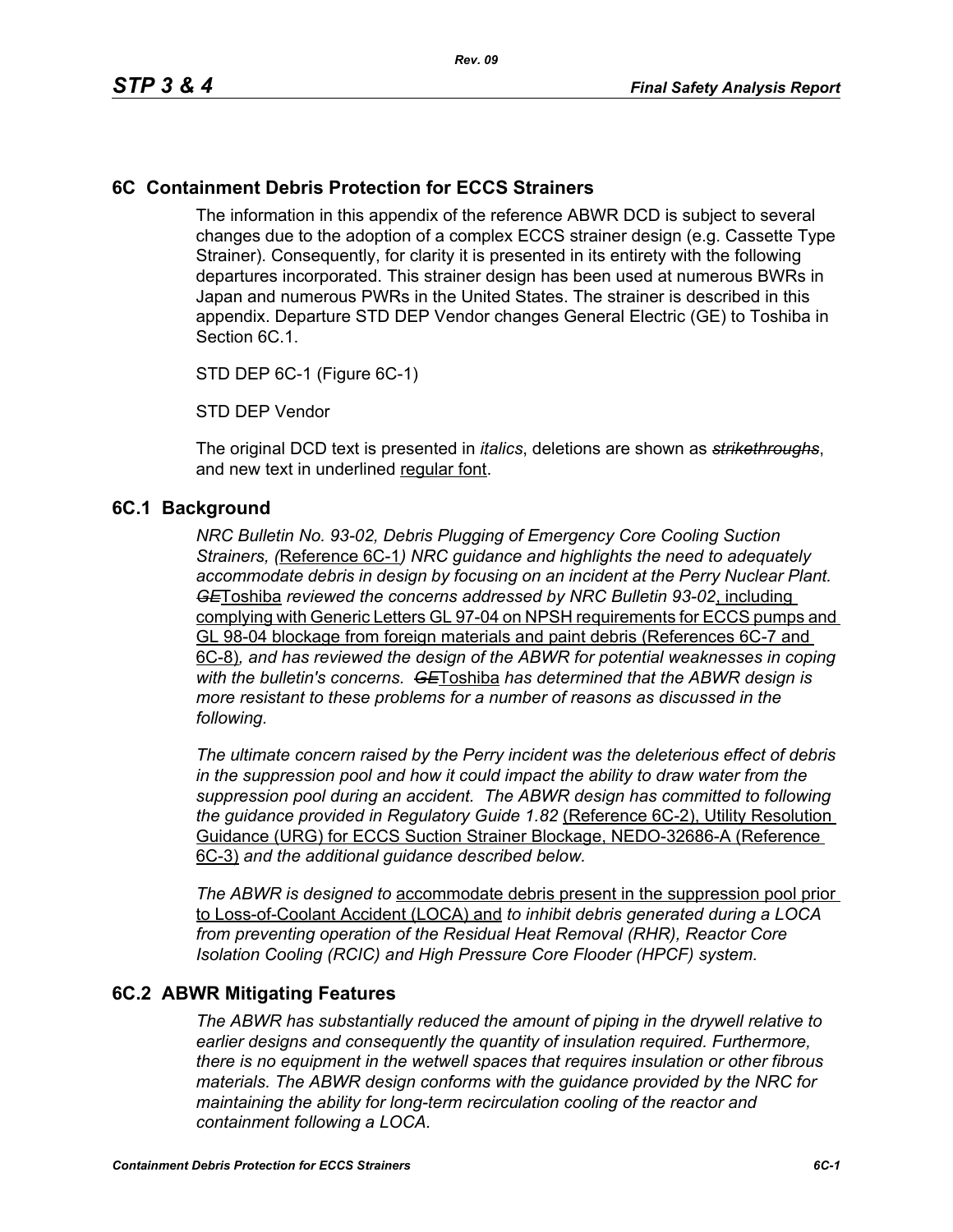*Rev. 09*

*The Perry incident was not the result of a LOCA but rather debris entering the Suppression Pool during normal operation. The arrangement of the drywell and wetwell/wetwell airspace on a Mark III containment (Perry) is significantly different from that utilized in the ABWR design. In the Mark III containment, the areas above the suppression pool water surface (wetwell airspace) are substantially covered by grating with significant quantities of equipment installed in these areas. Access to the wetwell airspace (containment) of a Mark III is allowed during power operations. In contrast, on the ABWR the only connections to the suppression pool are 10 drywell connecting vents (DCVs), and access to the wetwell or drywell during power operations is prohibited. The DCVs will have horizontal steel plates located above the openings that will prevent any material falling in the drywell from directly entering the vertical leg of the DCVs. This arrangement is similar to that used with the Mark II connecting vent pipes. Vertically oriented trash rack construction will be installed around the periphery of the horizontal steel plate to intercept debris. The trash rack design shall allow for adequate flow from the drywell to wetwell. In order for debris to enter the DCV it would*  have to travel horizontally through the trash rack prior to falling into the vertical leg of *the connecting vents. Thus the ABWR is resistant to the transport of debris from the drywell to the wetwell.*

*In the Perry incident, the insulation material acted as sepia to filter suspended solids from the suppression pool water. The Mark I, II, and III containments have all used carbon steel in their suppression pool liners. This results in the buildup of corrosion products in the suppression pool, which settle out at the bottom of the pool until they are stirred up and resuspended in the water following some event (SRV lifting). In contrast, the ABWR liner of the suppression pool is fabricated from stainless steel which significantly lowers the amount of corrosion products which can accumulate at the bottom of the pool.* 

A further mitigating feature for the ABWR is that all thermal insulation installed is reflective metal insulation type (RMI) and the use of fibrous material in the primary containment is prohibited. Use of RMI minimizes the fibrous insulation source term used in the suction strainer design. This is a significant factor in design that reduces the potential suction strainer debris load and further reduces the potential for suction strainer blockage. In addition, inspections will ensure that there is no evidence of excessive build-up of debris around the ECCS suction strainers and any abnormalities that could affect the mechanical functioning of the suction strainers.

*Since the debris in the Perry incident was created by roughing filters on the containment cooling units, a comparison of the key design features of the ABWR is necessary. In the Mark III design more than 1/2 of the containment cooling units are effectively located in the wetwell airspace. For the ABWR there are no cooling fan units in the wetwell air space. Furthermore the design of the ABWR Drywell Cooling Systems does not utilize roughing filters on the intake of the containment cooling units.* 

Temporary filters are used during post construction systems testing in accordance with plant housekeeping and foreign material exclusion procedures further reducing the potential for introducing debris to the suppression pool.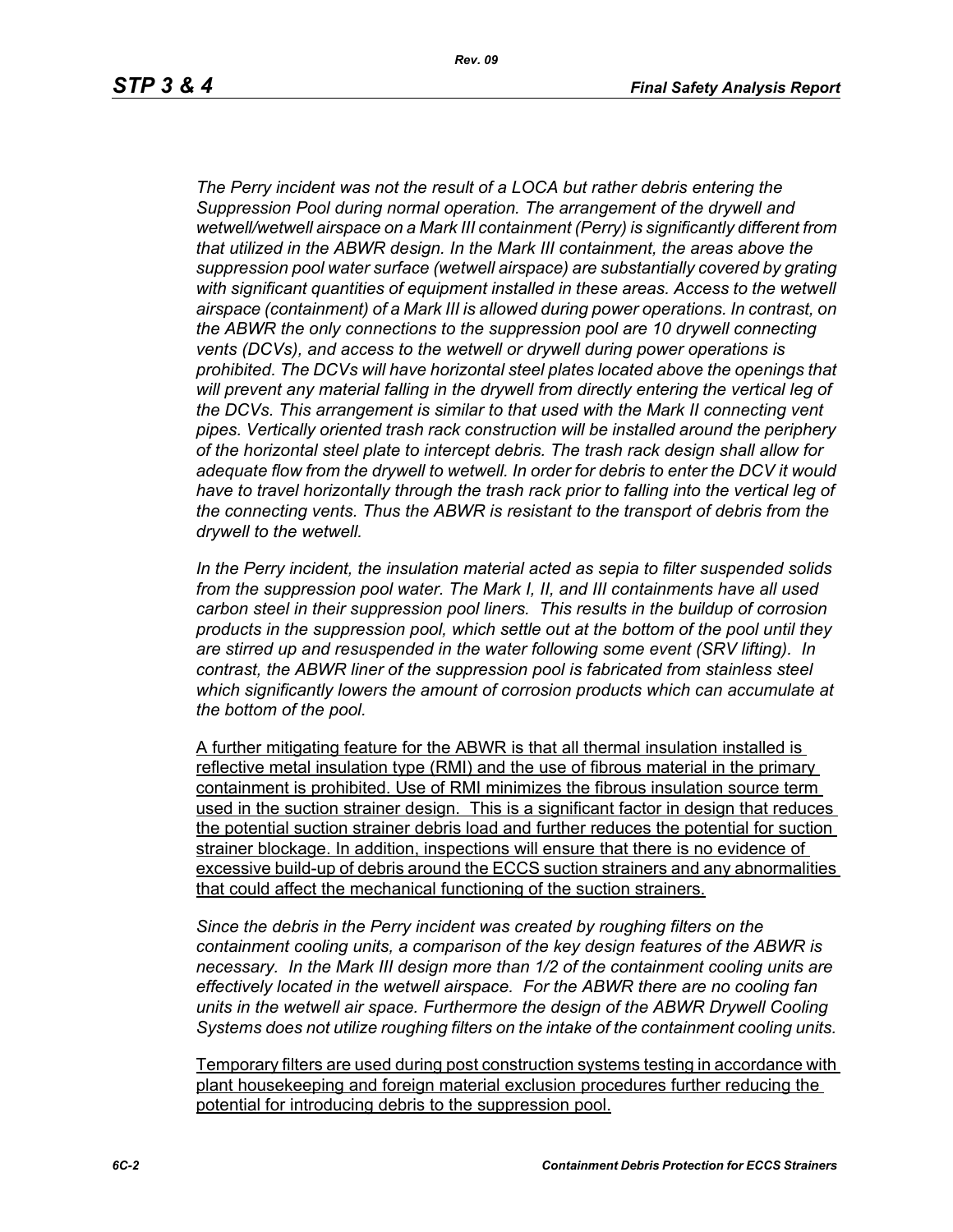*In the event that small quantities of debris enter the suppression pool, the Suppression Pool Cleanup System (SPCU) will remove the debris during normal operation. The SPCU is described in Section 9.5.9 and shown in Figure 9.5-1. The SPCU is designed to provide a continuous cleanup flow of 250 m*3*/h. This flow rate is sufficiently large to effectively maintain the suppression pool water at the required purity* cleanliness*. The SPCU system is intended for continuous operation and the suction pressure of the pump is monitored and provides an alarm on low pressure. Early indication of any deterioration of the suppression pool water quality will be provided if significant quantities of debris were to enter the suppression pool and cause the SPCU strainer to become plugged resulting in a low suction pressure alarm.* 

*The suction strainers* design *at* Perry preceded and *did not meet the current regulatory requirements. The ABWR ECCS suction strainers will utilize a "T" arrangement with conical strainers on the 2 free legs of the "T"* a cassette type strainer design. *This design separates the strainers so that it minimizes the potential for a contiguous mass to block the flow to an ECCS pump.* The design of the strainers will be based on Regulatory Guide 1.82, NUREG/CR-6224 (Reference 6C-4), NUREG/CR-6808 (Reference 6C-5) and the Utility Resolution Guidance, NEDO-32686-A. The cassette type strainer design is based on a set of cassette modules with U-shaped filter pockets attached to the cylindrical outer jacket. Each strainer consists of filter modules, the outer jacket and flange plates on each end of the cylindrical assembly. The filter module is constructed with cassettes which are arranged axially along the strainer axis. One cassette consists of pocket shaped filters which are arranged radially. A cut-away drawing of the strainer is shown in Figure 6C-1. The material used in the cassette type strainer is stainless steel. The cylindrical strainer assemblies are mounted in pairs on piping tees at each ECCS pump suction line. When the ECCS pump operates, the suction flow in the suppression pool runs into all pockets through the outer jacket windows. Each pocket has five flow paths from the inlet through the five perforated walls to the outlet of the pocket towards the cassette strainer. By using the cassettes with the pocket shaped filters, the strainer has an available filter area which is larger per volume than cylindrical and other shaped strainers. The number of cassettes and pockets is adjusted to produce a specific head loss performance for the strainer. To avoid debris clogging the flow restrictions downstream of the strainers, the size of the holes in the perforated sheets is chosen by considering specific flow paths of ECCS equipment and piping (for example, the containment spray nozzle and the ECCS pump seal cooling flow orifices). The strainers will have holes no larger than 2.1 mm.

A key feature in the design of these strainers is to collect debris where velocity is low, since the pressure drop across the debris bed is known to be proportional to the velocity through the bed. This minimizes head loss across the strainer. *The ABWR design also has additional features not utilized in earlier designs that could be used in the highly improbable event that all suppression pool suction strainers were to become plugged. The alternate AC (Alternating Current) independent water addition mode of RHR allows water from the Fire Protection System to be pumped to the vessel and*  sprayed in the wetwell and drywell from diverse water sources to maintain cooling of *the fuel and containment. The wetwell can also be vented at low pressures to assist in cooling the containment.*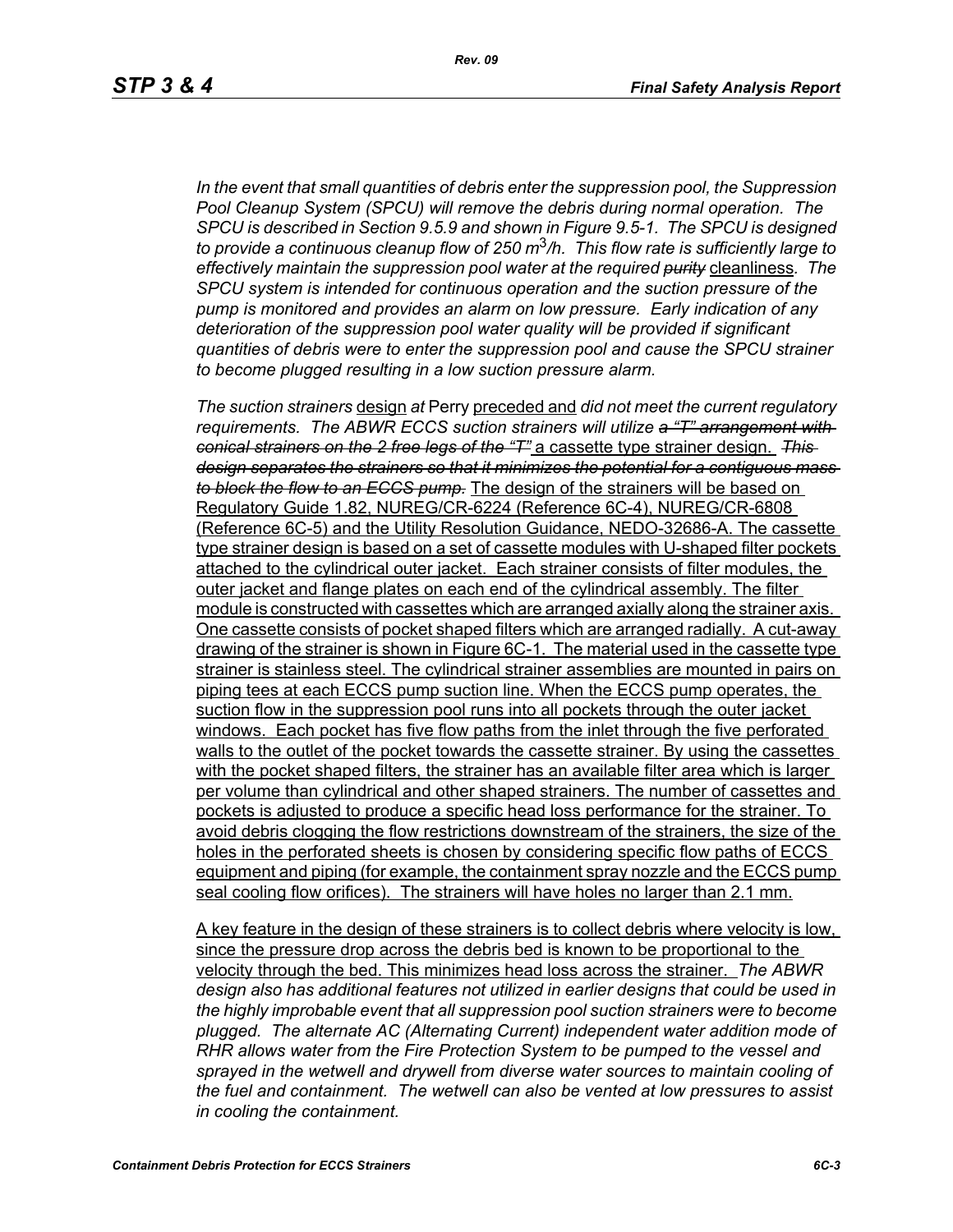#### **6C.3 RG 1.82 Improvement**

*All ECCS strainers will at a minimum be*are *sized to conform with the guidance provided in Reg. Guide 1.82, for the most severe of all postulated breaks.*

*The following clarifying assumptions will also be*are *applied and will take precedence:*

- *(1) The debris generation model will utilize*s *right angle cones acting in both directions;*spherical zones of influence (ZOI) with radii in accordance with the Utility Resolution Guidance, NEDO-32686-A.
- *(2) The amount of* design *insulation debris load* that is *generated will be assumed to be 100% of the insulation in a distance of 3 L/D of the postulated break within the right angle cones including targeted insulation; and* transported to the suppression pool is based on the Utility Resolution Guidance, NEDO-32686-A.
- *(3)* The strainer design is based on the Debris Load Fraction that accumulates on a given strainer for the LOCA case being considered. The debris load fraction is defined as the fraction of the total flow that is attributed to a given strainer.
- *(4) All (100%) of the insulation debris generated will be assumed to be transported to the suppression pool.Transportation of insulation debris to the suppression pool will be in accordance with NEDO-32686-A.*Not Used
- *(5) The debris in the suppression pool will be assumed to remain suspended until it is captured on the surface of a strainer.*
- (6) In addition to the above, 1 cu. ft. of latent fiber is assumed to be suspended in the suppression pool and deposited on the surfaces of the operating strainers.
- (7) Design specifications prohibit aluminum inside primary containment. Despite that prohibition, it is conservatively assumed that there is 4.5 sq. ft. of aluminum in the primary containment. The use of zinc inside primary containment is also prohibited, except for the use of inorganic zinc primer in the qualified coating system. The impact of these assumptions is discussed in Section 6C.3.1.3 on Chemical Effects Debris.

*The sizing of the RHR suction strainers will assume that the insulation debris in the suppression pool is evenly distributed to the 3 pump suctions. The strainer size will be determined based on this amount of insulation debris and then increased by a factor of 3. The flow rate used for calculating the strainer size will be the runout system flow rate.*

Suction strainer sizing criteria is based on meeting NPSH requirements at run out system flow, and the design basis debris load including consideration of chemical effects, in the suppression pool that is considered to accumulate on the suction strainers after a number of pool volume turnovers.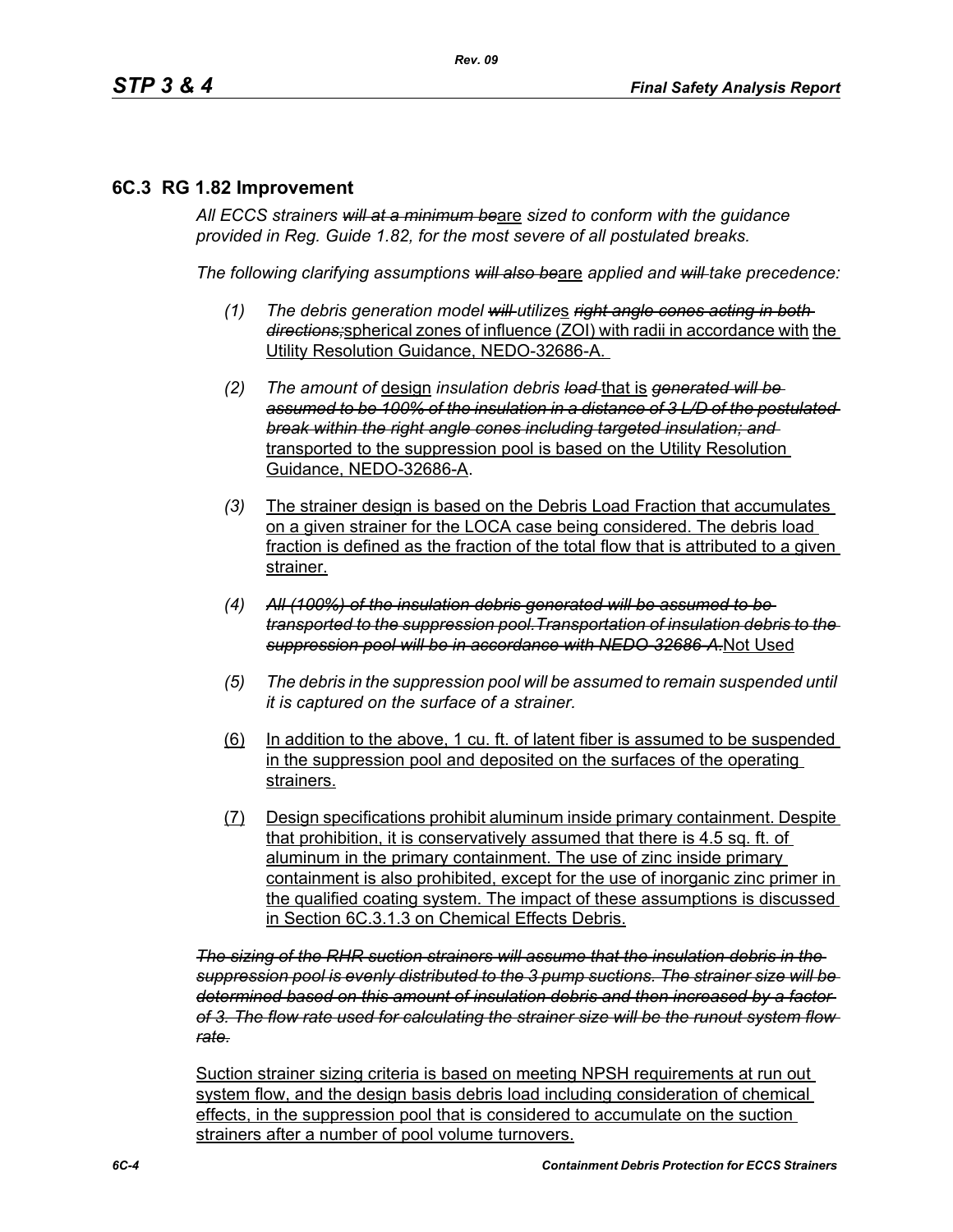*The sizing of the* RHR*, RCIC and HPCF suction strainers will conform to the guidance of Reg Guide 1.82 and will assume* assumes *that* all *the insulation debris in the suppression pool,* including insulation debris, corrosion sludge, dust, dirt, and chemical debris *is proportionally distributed to the pump suctions based on the flow rates of the systems at run out conditions* considering the most limiting system failures*. The strainers available for capturing insulation debris will include 2 RHR suction strainers and a single HPCF or RCIC suction strainer* in accordance with single failure criteria. The assessment of chemical effects is in accordance with RG 1.82, and includes evaluation of the suppression pool post-LOCA chemistry, and evaluation of potentially reactive material in the drywell. Downstream effects of material predicted to pass through the suction strainers will be evaluated in accordance with RG 1.82.

#### **6C.3.1 Downstream and Chemical Effects Discussion**

The ABWR design provides reasonable assurance that downstream effects as a result of debris bypassing the strainers will not have a deleterious effect on critical components such as fuel rods, valves and pumps downstream of the suction strainers. The basis of this assurance is provided in the following:

### **6C.3.1.1 Latent Debris Generation**

Relative to the generation of latent debris, the ABWR contains a number of design features and controls which reduce the likelihood of such debris being generated as compared with operating BWR and PWR plants. Access to the containment during power operation is prohibited as the containment is inerted, thereby eliminating the likelihood of latent debris generation due to work being performed during power operation. In addition, in the unlikely event that latent debris exists in the suppression pool during power operation, the suppression pool cleanup (SPCU) system provides on-going cleanup. This system is run on an intermittent basis during power operation and provides an early indication of any deterioration of the suppression pool water quality. The suction pressure of the SPCU pump is monitored and provides an alarm on low pressure. During refueling outages, when latent debris could be generated by workers inside the containment, temporary filters are used during post-construction systems testing in accordance with plant housekeeping and foreign material exclusion procedures, further reducing the potential for introducing debris to the suppression pool. An operational program for suppression pool cleanliness, documented in accordance with Section 13.4S, provides for periodic inspections of the suppression pool for cleanliness during outage periods. This operational program is described in Subsection 6.2.1.7.1. Maintenance procedures provide procedure steps for removing, at periodic intervals, sediment and floating or sunk debris from the suppression pool that is not removed by the suppression pool cleanup system. Quarterly surveillance tests of Residual Heat Removal (RHR), High Pressure Core Flooder (HPCF), and Reactor Core Isolation Cooling (RCIC) systems provide further assurance that there is no blockage due to debris in the pump suction. Finally, the use of a stainless steel liner in the submerged portion of the ABWR suppression pool as opposed to carbon steel, which has been used in earlier version BWR suppression pools, significantly lowers the amount of corrosion products which can accumulate at the bottom of the suppression pool.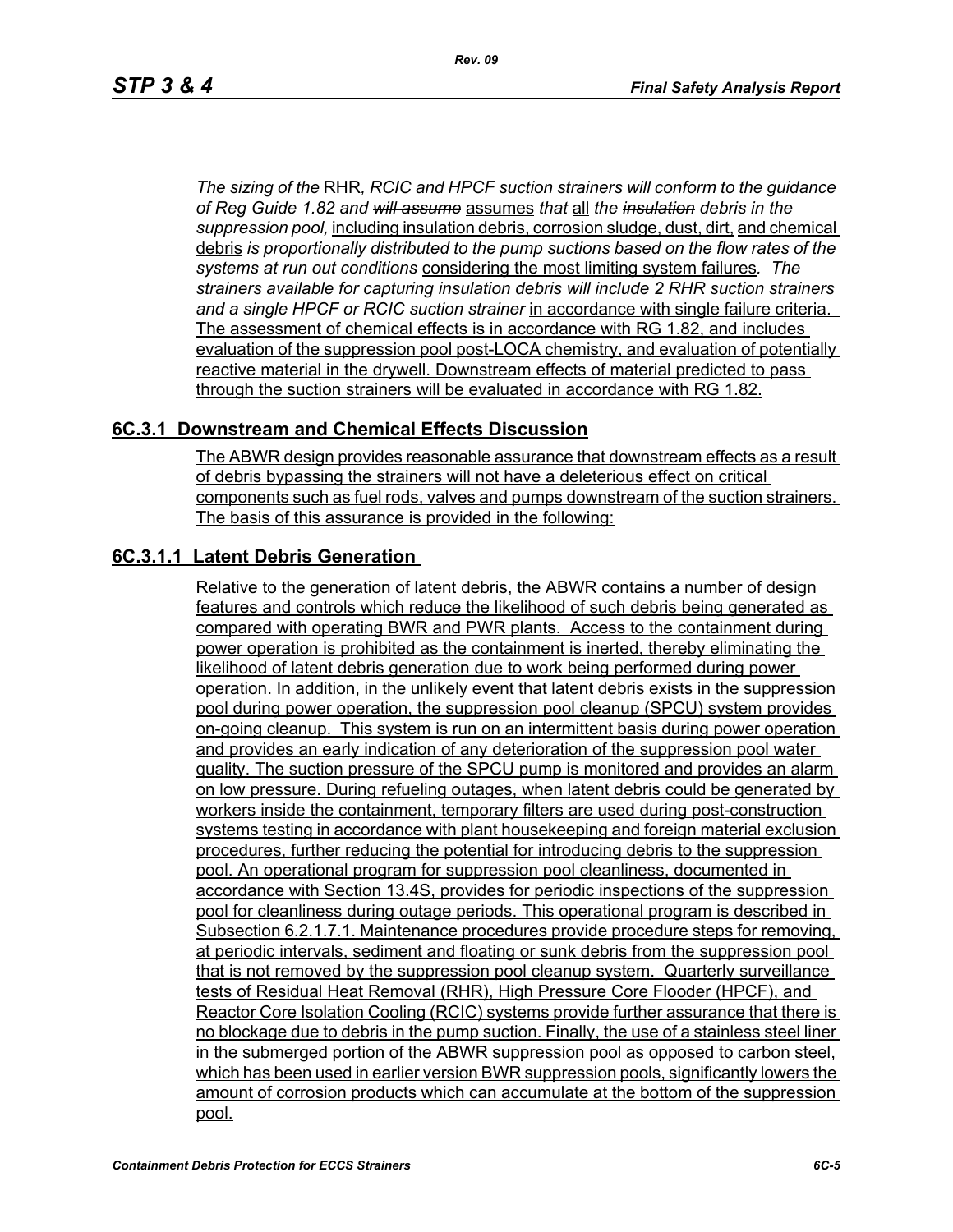## **6C.3.1.2 LOCA-Generated Debris**

Relative to the generation of debris from a postulated pipe break, the ABWR design contains a number of improvements from earlier BWR designs. The elimination of the recirculation piping removes a significant source of insulation debris from the containment and also reduces the likelihood of a large high energy pipe break which could lead to debris generation. All thermal insulation material in the primary containment is a Reflective Metallic Insulation (RMI) design. RMI breaks up into shards most of which are too large to pass through the ECCS suction strainers which have a maximum 2.1 mm (1/12 inch) hole size. Furthermore, the use of fibrous and calcium silicate materials in the primary containment is prohibited. With regard to LOCAgenerated miscellaneous debris, the design minimizes the potential for such debris by specifying secure restraints, such as high tensile strength aircraft cable or specially designed bands, to secure equipment ID tags onto components located inside containment.

#### **6C.3.1.3 Chemical Effects Debris**

The primary containment will not contain reactive materials such as aluminum, phosphates, or calcium silicate, and minimizes zinc by prohibiting it except for a small amount in inorganic primers. In addition, the Suppression Pool Cleanliness program (Subsection 6.2.1.7.1) ensures that quantities of latent debris, which might include aluminum or fiber, are kept to a minimum. A solubility calculation indicates that more than 4.5 square feet of latent aluminum would have to be present in the suppression pool to form aluminum precipitates under bounding conditions post-LOCA. Ensuring that there is less than 4.5 square feet of latent aluminum is within the capability of the containment cleanliness program.

The evaluation of the 4.5 square feet of latent aluminum considered formation of aluminum oxyhydroxide under bounding pH and temperature conditions during the 30 day post-LOCA period. Additionally, formation of sodium aluminum silicate was considered due to potential exposure to concrete during the 30-day post-LOCA period. A surface area of 302 ft $\leq$  of exposed concrete was postulated based on URG assumptions about failed qualified coatings on surfaces of walls and flooring that could be within the zone of influence of the break. (For the purpose of quantifying failed coatings (vs. exposed concrete), the URG doubled the 302 ft<sup>2</sup> to account for coatings on components, supports and structural steel that might also be within the ZOI.)

Evaluations of corrosion products from the postulated 4.5 square feet of latent aluminum conclude there would be no significant precipitation of the corrosion products due to the solubility of these corrosion products in the suppression pool. However, for conservatism, the downstream effects on fuel evaluation assumes that the small quantity of aluminum oxyhydroxide and sodium aluminum silicate predicted to form during the 30-day post LOCA period will not remain in solution.

The only form of zinc allowed inside primary containment is the inorganic zinc (IOZ) primer used in the qualified coatings system. The URG (Reference 6C-3) conservatively assumes that 604 square feet of qualified coatings are destroyed during the LOCA, which results in 47 pounds of IOZ. Analyses of the destroyed zinc primer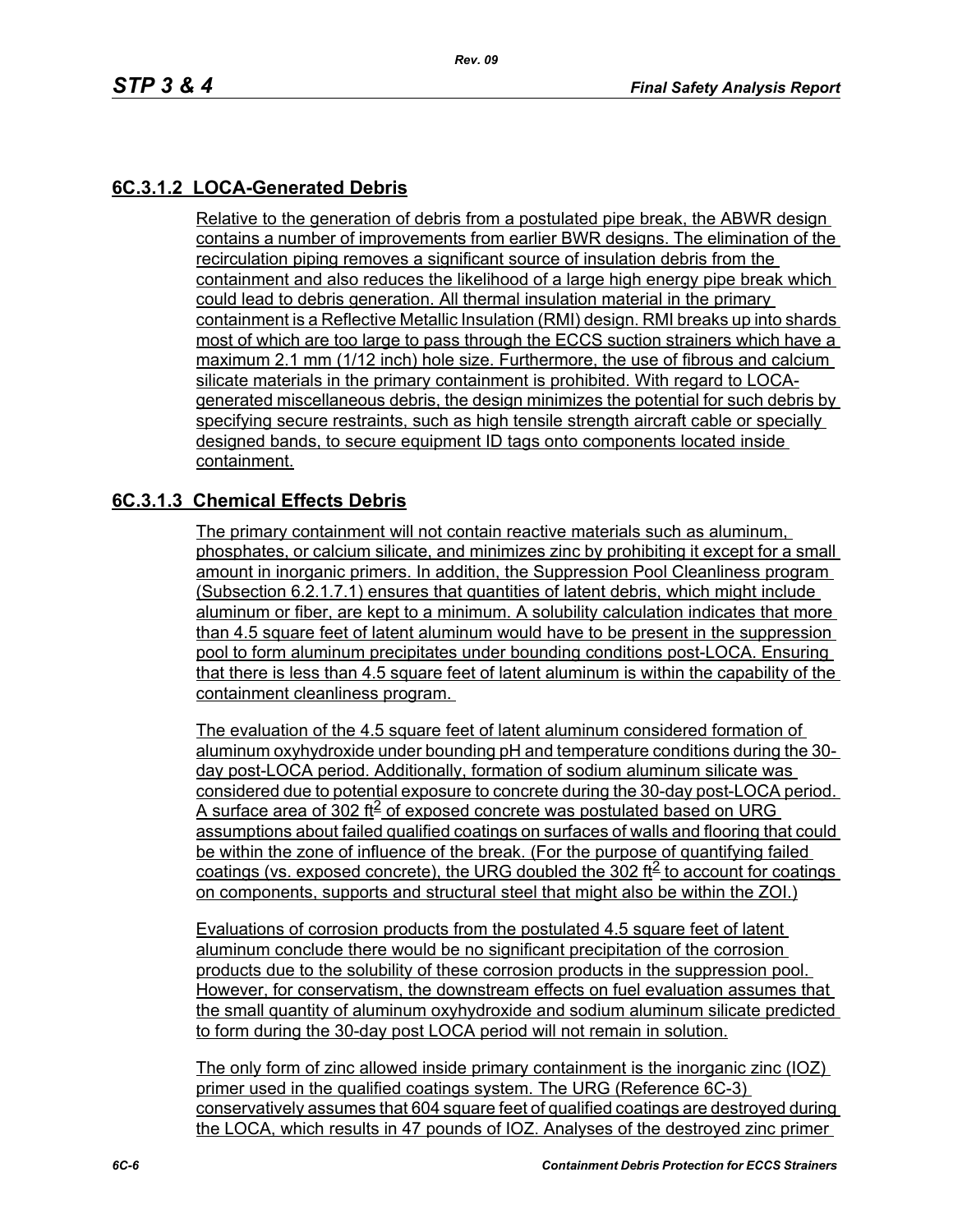determined that a maximum of 58.6 pounds of corrosion product (in the form of zinc oxide) would result from the over 20,000 square feet of zinc surface area (based on 10 micron spheres), and this zinc corrosion product will conservatively be assumed to be non-particulate in the evaluation of downstream effects on fuel.

# **6C.3.1.4 Debris Transport**

The ABWR contains design features which reduce the transport of accident-generated debris to the suction strainers. The wetwell, which is the chamber in direct contact with the suppression pool, is largely empty with the only significant components/structures being an access tunnel, a grated catwalk and the Safety Relief Valve (SRV) discharge piping. There are no normal operating high energy piping systems in the wetwell which could break and lead to debris generation. The high energy piping in the ABWR, which consists largely of the main steam, Reactor Water Cleanup (RWCU) system, and feedwater piping under normal operating conditions, is located in the upper drywell area. Any debris which is generated by a break in these systems would need to pass through a circuitous route involving any one of the ten drywell connecting vents (DCVs) and then through any one of the thirty horizontal vents before reaching the suppression pool. The DCVs have horizontal steel plates located above the openings that prevent any material falling in the drywell from directly entering the vertical leg of the DCVs. A vertically oriented trash rack is installed around the periphery of the horizontal steel plate to intercept debris. In order for debris to enter the DCV, it would have to travel horizontally through the trash rack prior to falling into the vertical leg of the connecting vents. Thus, the ABWR is resistant to the transport of debris from the drywell to the wetwell.

## **6C.3.1.5 Suction Strainer Design**

In addition to these mitigating features, the downstream effects are reduced by the suction strainers themselves. The strainers are designed to protect the ECCS pumps to allow them to function long-term after an accident. As a result, they are designed so that 100% of the ECCS flow is routed through them and filtered such that particles 2.1 mm or larger are captured by the strainer. The strainers meet the requirements of Revision 3 of Regulatory Guide 1.82.

## **6C.3.1.6 Diversity of ECCS Delivery Locations to the Core**

The ABWR has diversification of ECCS delivery points which helps to reduce the consequences of downstream blockage. Two HPCF systems deliver coolant to the region above (at the outlet of) the core. One LPCF system provides coolant through one of the feed water lines. The RCIC system delivers coolant to the other feedwater line. Two LPCF systems deliver coolant through separate spargers into the outer annulus region. Should any blockage occur in the lower core region, such as the fuel inlet, which could limit the effectiveness of systems like RHR, the HPCF will still be effective at providing cooling water because it delivers water through spargers located above the core.

Calculations have been performed indicating that even in the highly unlikely event of a complete blockage of the inlet of the fuel assembly and with minimal bypass flow,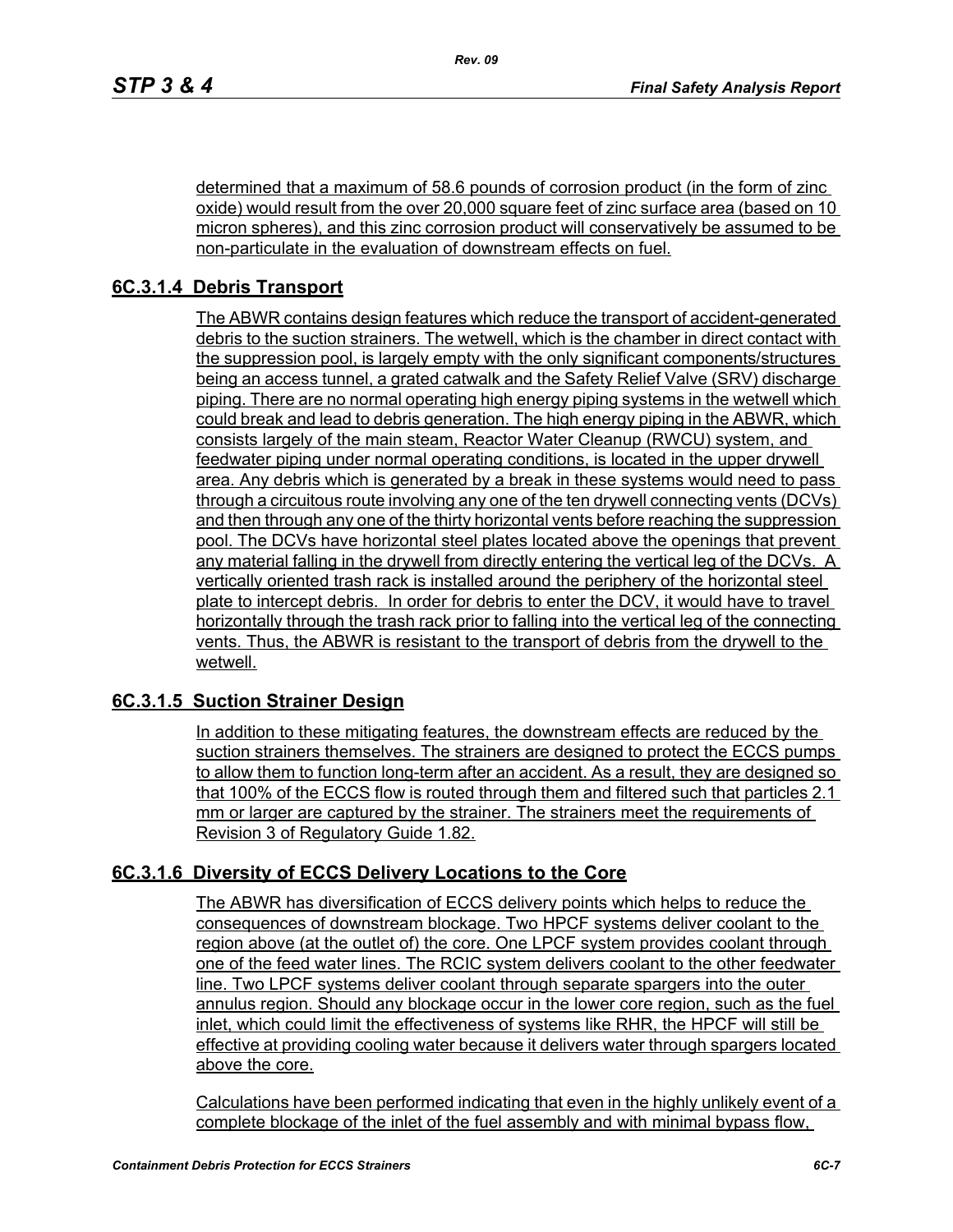sufficient flow would be provided from above the core by the HPCF to cool the fuel assemblies.

# **6C.3.1.7 Fuel Assembly Bypass Flow**

The ABWR is designed to provide for fuel assembly bypass flow to cool the control rods between fuel assemblies. The bypass flow is upstream of the fuel assembly tie plate and any integral debris filter. Calculations have shown that even in the highly unlikely event that a fuel assembly were to block completely, this bypass flow is sufficient to cool the fuel assemblies. Because this bypass hole size is much larger than the strainer hole size, it is highly unlikely to plug. The bypass flow paths, however, were not credited in the analysis that developed the test acceptance criteria for the fuel tests.

## **6C.3.1.8 Related Tests**

Preliminary data from testing conducted by Westinghouse (WEC) to resolve GSI-191 has not identified any coagulation of particulate debris until after fiber is introduced to the flow stream. Blockage of small clearances in downstream components is not likely for the downstream components due to the small amount of assumed latent fiber. Regarding acceptance criteria for blockage of small clearances, it is noted that there should be no or minimal fiber downstream of the suction strainers because the only fiber potentially inside primary containment (latent loose debris) is not likely to be degraded during the pipe break and small enough to pass through the 2.1 mm diameter holes in the cassette type suction strainers. For conservatism, however, all of the latent fiber assumed to be in containment (1 cu. ft.) will be assumed to be destroyed fibrous insulation small enough to all pass through the ECCS suction strainers.

## **6C.3.1.9 Downstream Fuel Effects Test**

For the initial fuel load, a downstream effects test for the fuel is performed to ensure that small debris passing through the suction strainers does not impair the flow to the core. The detailed test procedure will be provided to the NRC at least six months prior to performing the test and will reflect industry experience with performance of such tests, for example consideration of fuel assembly geometry, debris addition and test protocol, number of tests, and provisions for assessing test variability (COM 6C-2). The following discusses the test plan, the analysis basis, and the debris assumptions used in this test.

#### **6C.3.1.9.1 Analysis**

## **6C.3.1.9.1.1 Introduction**

An analysis determines the acceptable level of blockage in the fuel by LOCA generated debris which bypasses the ECCS suction strainer. This analysis ensures that the long term core cooling per Criterion 5 of 10CFR50.46 is maintained, the calculated peak clad temperature is maintained at an acceptably low value, and decay heat is removed for an extended period of time required by the long-lived radioactivity remaining in the core. Potential deposition of particulate, chemical effects and fibrous debris on the fuel and its impact on the heat transfer from the cladding is also included in the evaluation.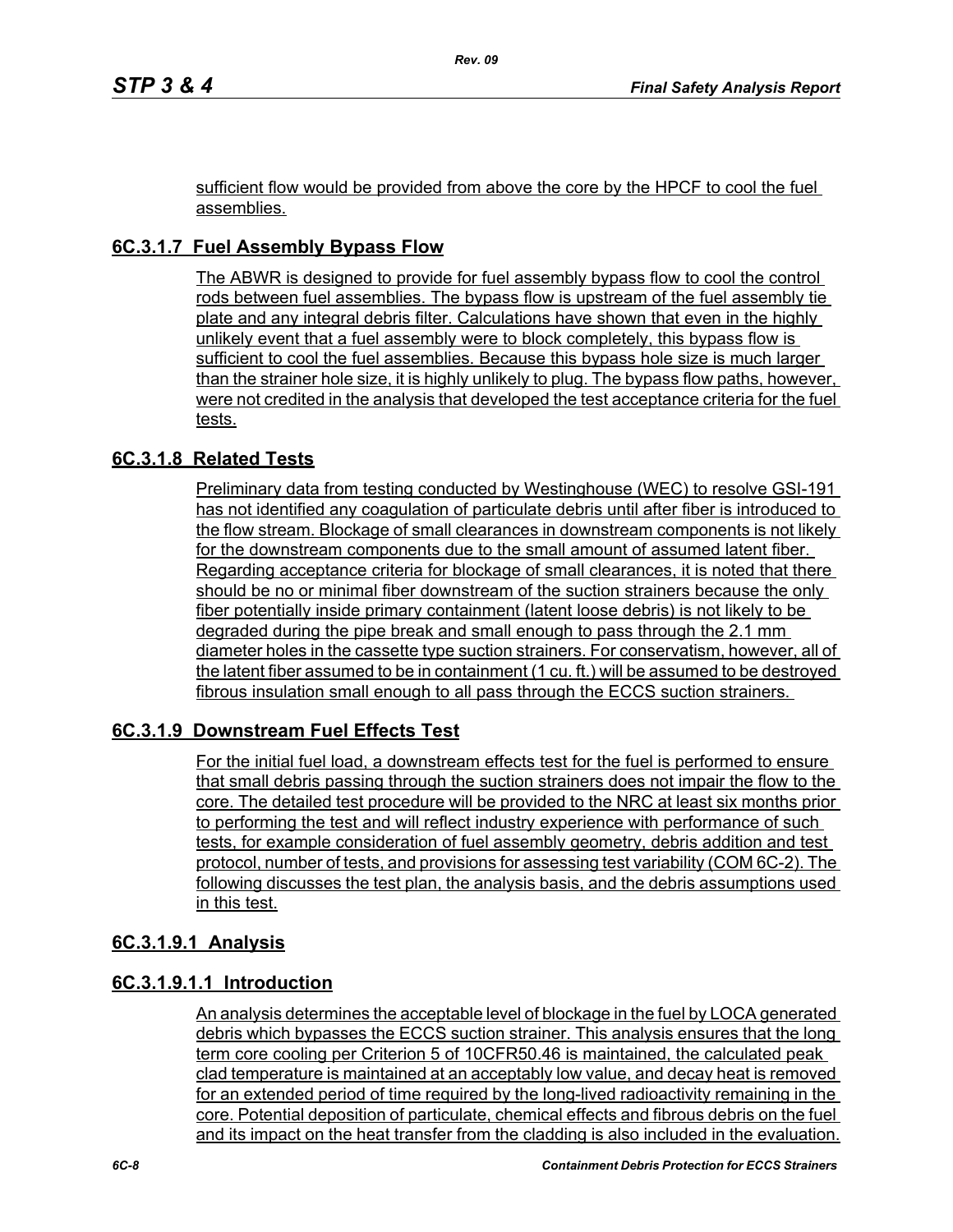The results of the analysis are used to determine the acceptance criteria for the downstream fuel effects test, to be performed at least 18 months prior to initial fuel load.

### **6C.3.1.9.1.2 Analysis Approach**

Although the diversification of ECCS delivery points (injection into the top of the core by the High Pressure Core Flooders and injection into the downcomer by the Low Pressure Core Flooder and Reactor Core Isolation Cooling) helps reduce the consequences of a blockage in the fuel assembly, for this analysis it is assumed that all the debris is delivered to the bottom of the core and therefore, passes through the fuel inlet, which is the most likely place for blockage to occur.

The analysis is performed for a feedwater line break for the following reasons. Following the break and after the blowdown is complete, the water level in the downcomer rises to the feedwater line (i.e. the break elevation). At that point, all the excess flow from the Low Pressure Core Flooder (LPCF) or Reactor Core Isolation Cooling (RCIC), not injected into the core will flow out through the break. The flow rate into the core is dependent upon the natural circulation head of colder water in the downcomer and the hotter water and two-phase mixture in the core region. As the core inlet begins to block, the core flow rate decreases. A steam line break, being at a higher elevation, will produce a higher natural circulation flow and therefore is less limiting than a feedwater line break for establishing the pressure drop limit at the fuel inlet.

For this analysis, the flow area at the fuel inlet is reduced to simulate blockage of the inlet. All bypass flow paths are assumed to be blocked. The reduced flow area at the core inlet decreases the core inlet flow rate and increases the core inlet differential pressure (DP). The minimum flow area is determined to ensure that no point in the core experiences significant cladding heat-up, measured by ensuring that the void fraction at the top of the active fuel, on average remains < 0.95. The corresponding hydraulic loss at the core inlet is the parameter monitored and used as the acceptance criterion in the test.

Conservative values of the nodal power peaking and pin-to-pin peaking factors for the hot assembly are chosen to place the hot rod at the Thermal Mechanical Operating Limit (TMOL). A core power corresponding to a decay heat at 5 minutes after shutdown is assumed as the debris accumulates at the inlet and increases the hydraulic resistance. This core power corresponding to decay heat at 5 minutes is conservatively kept constant thereafter. For the reasons stated below, blockage sufficient to reduce core cooling within 5 minutes is not likely:

 The core and the upper plenum retain significant inventory during the blowdown. The void fraction in the upper plenum remains below 1.0. Therefore, additional water injected into the core before a quasi-steady state is established is minimal (i.e., the level in the downcomer increases to the FW line). After the quasi-steady state is achieved, the injection into the core is limited by the natural circulation head and core boil off.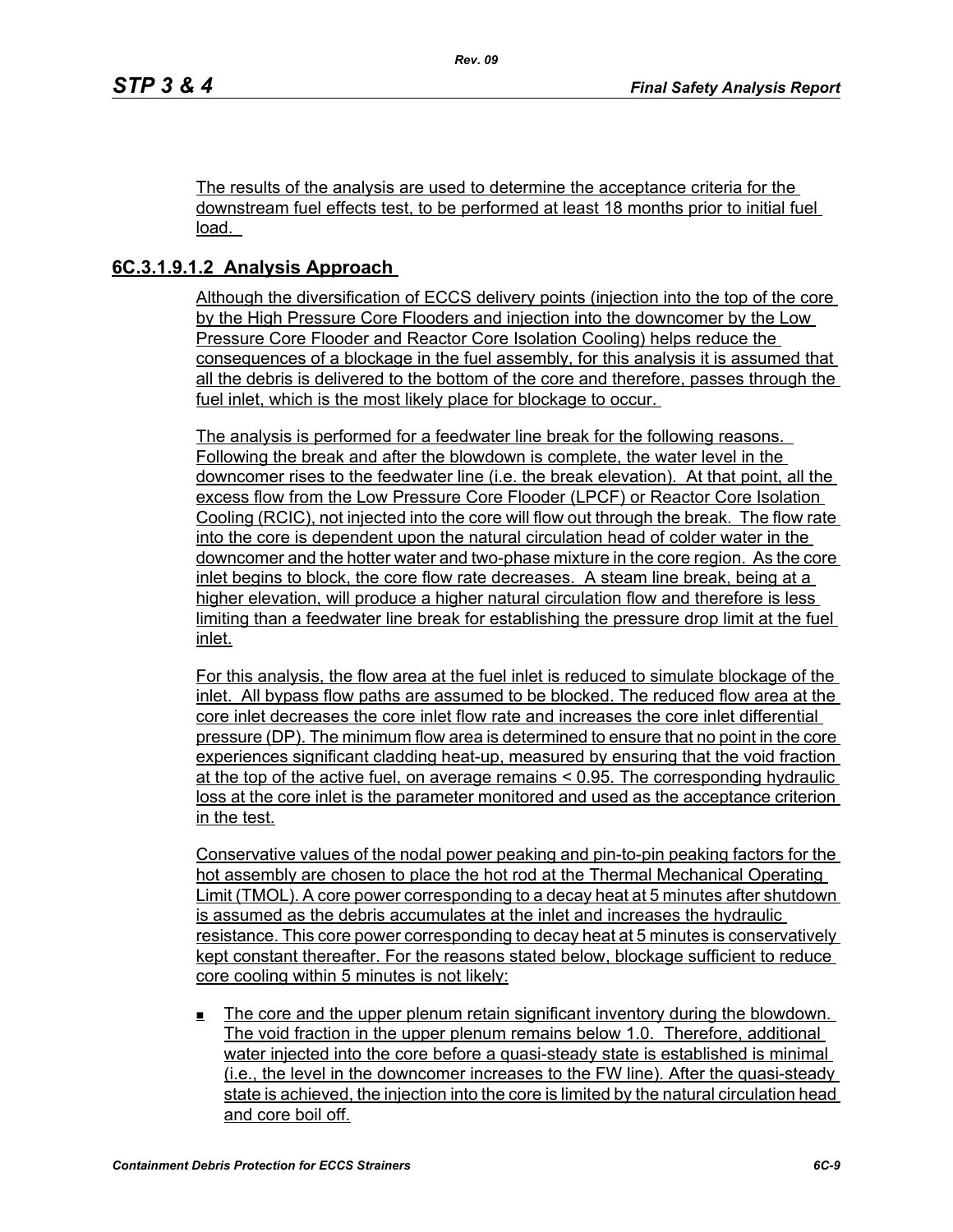- $\blacksquare$  The debris laden flow from the suppression pool will be injected into the vessel only after the initial inventory of the ECCS piping, which is clean, is swept and injected into the vessel. Therefore, any suppression pool water will be further diluted by this clean initial injection.
- Although not credited in this analysis, the HPCF pumps (and RCIC) initially inject from the condensate storage tank (CST), which is a clean source of water. The LPCF pumps do not start injection until after 2 minutes.

In addition, a parametric study is performed to determine the effect of fouling caused by deposition of particulate, fibrous and chemical effects debris on the cladding. The level of initial fouling on the cladding is increased to represent the effect of deposition of debris on the cladding.

#### **6C.3.1.9.1.3 Analysis Results**

An analysis was performed to compare the core inlet DP, flow rate and void fractions for the cases with no blockage and with blockage resulting in an increase of the hydraulic resistance of the fuel inlet. The analysis results demonstrate that despite a very high level of hydraulic resistance, sufficient flow remains available to the core to ensure that the core void fraction both in the hot assembly and average assembly remain < 0.95.

In the ABWR design, the peak cladding temperature (PCT) occurs very early in the transient during the Reactor Internal Pumps (RIPs) coastdown phase, before ECCS injection occurs. Therefore, the PCT remains unaffected after the RIP coastdown by the subsequent blockage at the fuel inlet because the cladding temperature is maintained low (near the saturation temperature) as the core void fraction, both in the hot and average assemblies, is maintained below 0.95. The low fuel clad temperature also ensures that cladding oxidation does not occur in the long term cooling phase of the accident.

A study was performed on the effects of debris fouling on clad temperature. Normal clad fouling varies between 0.0-10.0μm, and this was increased to a uniform 30μm. This increase resulted in a maximum increase in clad temperature of 30°C.

In accordance with Westinghouse BWR LOCA methodology, the thickness of the "crud" layer is calculated. Assuming all the debris generated is deposited evenly over the fuel, it would generate a layer <15 μm thick. The layer includes fiber and chemical deposits. Additionally, all of the particulates except RMI shards were assumed to be deposited on the fuel surface as additional crud. A sensitivity study was performed in which a uniform 30 μm layer was applied along the length of the fuel. A 30 μm layer is conservative and accounts for normal fouling (<10 μm) and pre-existing cladding oxidation, in addition to the crud buildup from debris. This increased fouling layer was shown to cause a 30 degree increase in clad temperature at the time of Peak Clad Temperature (~5 seconds). However, this increase does not apply to the peak clad temperature (PCT), because, in all cases, the PCT occurs within seconds of the LOCA initiation and it would take several minutes for debris to begin to reach the fuel. Any increase in cladding temperature caused by debris occurs well after the initial PCT and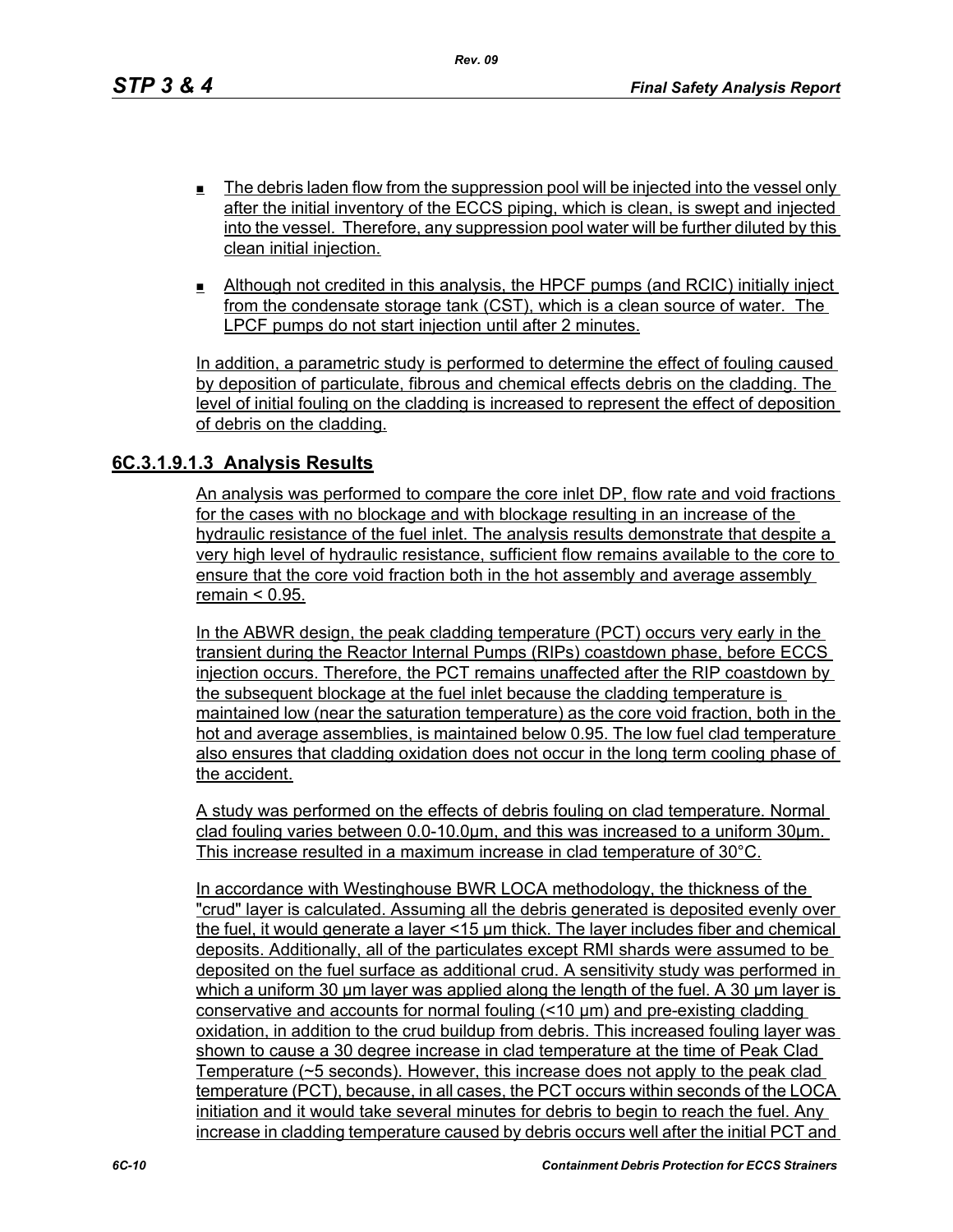would be bounded by the 30°C evaluation. Consequently, any heatup caused by subsequent fuel crud deposition will not impact this initial PCT.

The results of the analysis provide an acceptable core inlet differential pressure (DP), corrected for the flow rates to account for the fact that the flow rate will decrease differently in the test loop (supplied by a pump) vs. in the analysis (controlled by natural circulation head). This is shown in the equation below:

$$
\left[\frac{\Delta p_f}{\Delta p_i}\right]_{Test-Measured} = \left[\frac{\Delta p_f}{\Delta p_i}\right]_{LOCA-Aly} * \left(\frac{w_i}{w_f}\right)_{Ab}^2 \left(\frac{w_f}{w_i}\right)_{Test}^2
$$

Where subscript "*i*" denotes initial (i.e., unfouled conditions), "*f*" indicates fouled conditions, "*Aly*" refers to analysis, "*W*" is the flow rate into the assembly, and "∆p" is the hydraulic loss pressure drop from the bundle inlet to downstream of the third grid.

#### **6C.3.1.9.2 Test Plan**

A test facility is comprised of a fuel assembly mock-up, a pump, associated recirculation piping, and a mixing tank to add the debris. The test is conducted with a single partial height fuel assembly, including a fuel inlet nozzle, any integral debris filters, lower tie plate and fuel spacer grids. The cross-section of the fuel is modeled exactly; the length of the fuel assembly is reduced. The fuel assembly is unheated. The bypass flow paths are blocked for this test.

As described below, the testing will follow the test plan developed and implemented for the PWR Owners Group (PWROG) fuel debris capture testing with regard to debris preparation, addition of debris and monitoring pressure drop. This PWROG test plan is consistent with and accounted for revised NRC guidance for PWR's to respond to Generic Letter 2004-02 (Reference 6C-14). Several tests will be performed at a range of flow rates of 1 to 5 kg/sec (15.9 to 79.3 gpm) and at atmospheric pressure and ambient temperature. These flow rates are representative of the flow at recirculation conditions. The atmospheric pressure and ambient temperature result in a viscosity that is conservative with respect to pressure drop due to debris blockage. The test is initiated at clean conditions to establish a flow representative of post-LOCA recirculation conditions. The flow is injected at the fuel assembly inlet. Once a steady state has been established, the debris (described in 6C.3.1.9.3) is added to the system in a manner consistent with NRC guidance identified in Item 5(a) in Section 6.2.2, Appendix A of Reference 6C-15. The particulate debris is added first and in such a way that it does not coagulate and therefore would be able to block more of the potential fiber mat interstices. Next, fibrous debris is added. The fiber is also added slowly and in small amounts so as to ensure that the fibrous debris does not coagulate but remains as individual fibers. Once all of the particulate and fibrous debris has been added, chemical surrogate debris is added. The chemical surrogate material is added in batches and slowly so that it does not coagulate. As described in 6C.3.1.9.3, below,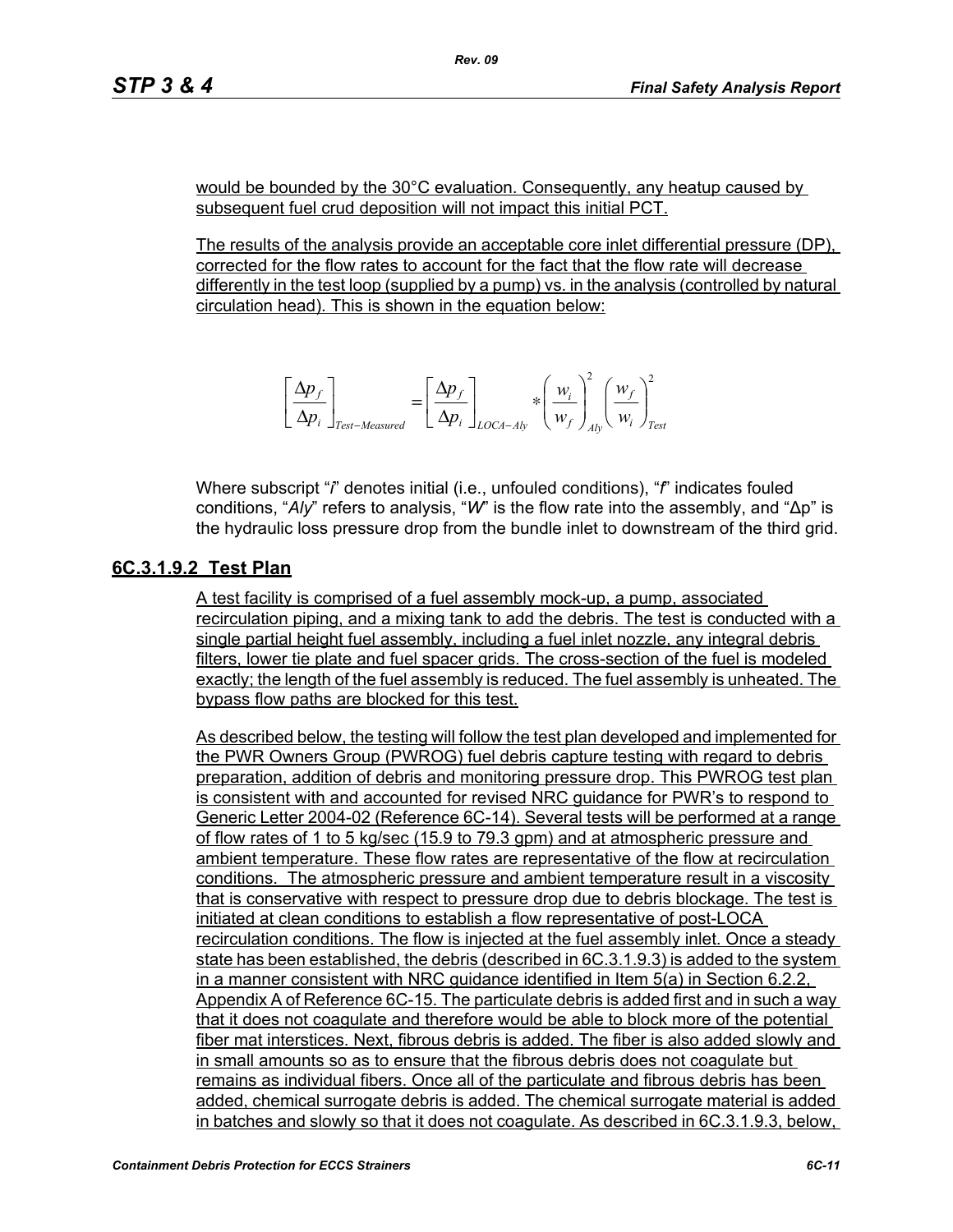the particulate debris surrogate is the same as was used in the PWROG fuel debris capture tests; silicon carbide having a dimension of 0.01 mm (10 microns) and the chemical surrogate debris is prepared using the method identified in WCAP-16530- NP-A (Reference 6C-16). The pressure drop across the inlet and the entire fuel assembly is monitored. In addition, the flow rate and coolant temperature are monitored. The test is run until all debris has been deposited in the system and a steady state pressure drop condition has been achieved. The above steps are consistent with the manner in which the PWROG fuel debris capture tests were performed.

### **6C.3.1.9.3 Debris Assumptions for Downstream Test**

The test is conducted using conservative assumptions regarding the debris that would be present in the suppression pool following a LOCA. The following debris types are included: (1) Coatings, (2) Sludge, (3) Dust/Dirt, (4) Rust Flakes, (5) RMI shards, (6) Latent Fiber, and (7) Aluminum oxy-hydroxide as a surrogate for potential non-particulate zinc and aluminum corrosion products. As noted previously, the aluminum oxy-hydroxide used as a chemical surrogate is prepared using the method identified in WCAP-16530-NP-A (Reference 6C-16). The first four debris types are conservatively assumed to be particles smaller than 2.1 mm and are therefore all assumed to pass through the ECCS strainers. For the RMI shards and latent fiber, an assessment of the amount of the debris passing through the strainer is performed. Based on the size distribution of stainless steel RMI destroyed during jet testing (and shown in Figure 3-7 of NUREG/CR-6808), 4.3% of the RMI within the break zone of influence is assumed to be shards smaller than 2.1 mm, and therefore small enough to pass through the strainers. Latent fiber debris upstream of the strainers is conservatively assumed to be 1 ft<sup>3</sup> of destroyed fibrous insulation fibers (fines) and therefore is all assumed to pass through the strainers.

The fibrous debris used in the test is prepared in the same manner as was done for the PWR Owners Group tests so as to be of a similar size (length) distribution. The particulate debris surrogate used in the test is the same as the particulate debris surrogate used for the PWR Owners Group tests and is silicon carbide having a nominal dimension of about 0.01 mm (10 microns). This particulate debris is a surrogate for all forms of particulate debris that are assumed to pass through the strainers. The use of small particulate debris in the test is conservative because, should a debris bed form, the small particulate provides for a densely packed debris bed that maximizes potential pressure drop.

The total debris amounts that are the basis for the test are shown below: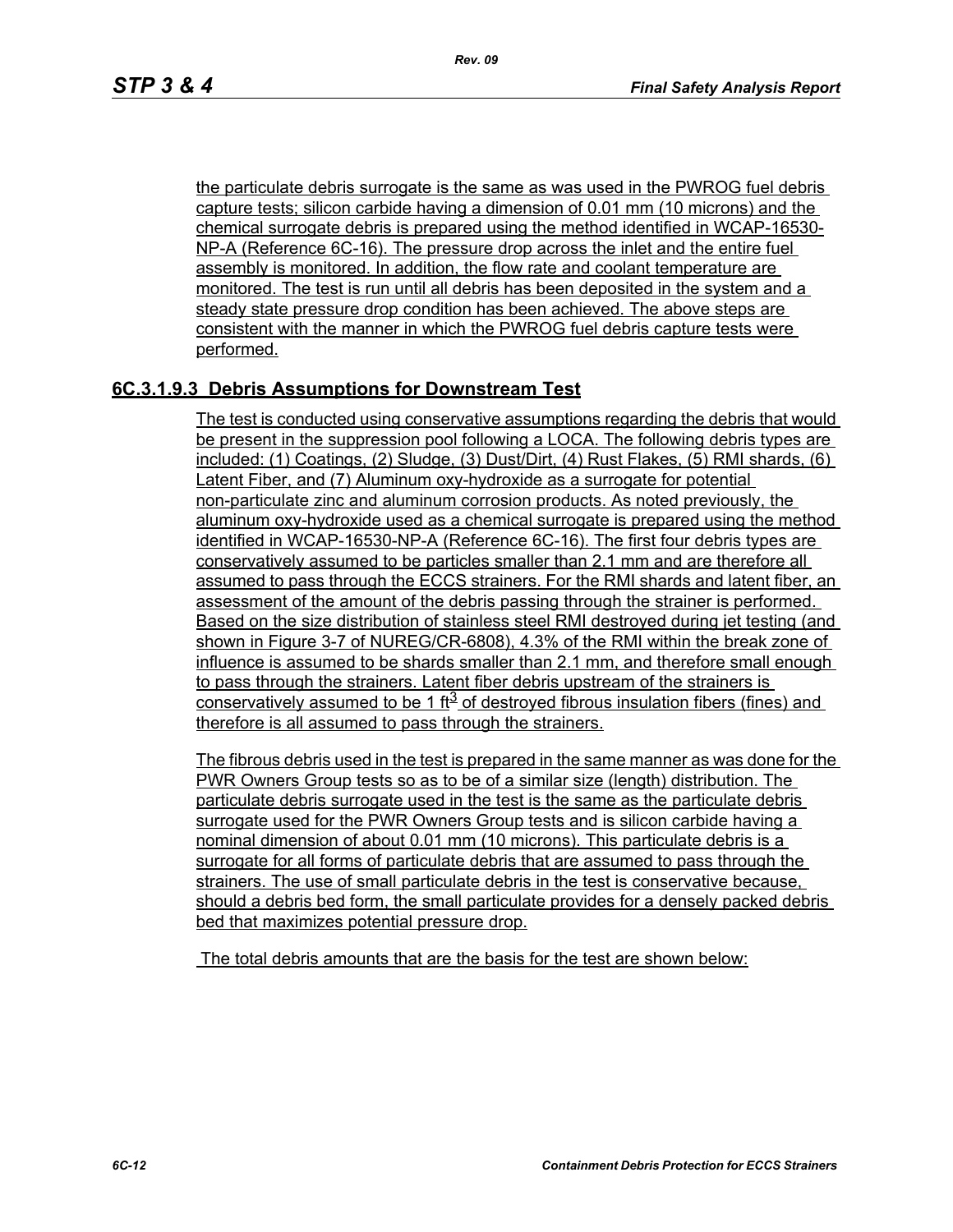| <u>Debris Type</u>          | <b>Debris Assumed in Downstream</b><br><b>Fuel Effects Test</b> |
|-----------------------------|-----------------------------------------------------------------|
| <b>Coatings</b>             | 38 lbs. (Note 1)                                                |
| Sludge                      | 195 lbs                                                         |
| Dust/Dirt                   | 150 lbs.                                                        |
| <b>Rust Flakes</b>          | 50 lbs.                                                         |
| <b>Stainless Steel RMI</b>  | 926 ft <sup>2</sup>                                             |
| <b>Latent Fiber (fines)</b> | 1 ft <sup>3</sup>                                               |
| Aluminum Precipitate        | 0.11 lbs. (Note 2)                                              |
| <b>Zinc Precipitate</b>     | 58.6 lbs. (Note 2)                                              |

Note 1: The URG value of 85 lbs of coatings is reduced by the mass of inorganic zinc primer (47 lbs.) that is accounted for by 58.6 lbs of zinc oxide precipitate

Note 2: Aluminum oxy-hydroxide is used as a surrogate for both zinc and aluminum corrosion products

Since there are 872 fuel assemblies in the core, the above debris amounts are reduced by a factor of 1/872. The test assembly debris load will be increased by a factor based upon the hot assembly power factor to account for the possibility of non-uniform debris deposition and non-uniform flow between assemblies.

#### **6C.3.1.10 Summary**

In summary, there is reasonable assurance that the downstream effects of material passing through the suction strainers will not adversely affect the fuel or other components. This conclusion is based upon the low potential for generating debris in the ABWR, the tortuous path for any debris to enter the wetwell from the drywell, the cleanup provisions for the water in the wetwell, the small quantity of conservatively assumed chemical debris, the small size of the holes in the suction strainers that filter out most debris, quarterly/periodic surveillance of HPCF, RHR, and RCIC systems which provides further assurance of the absence of debris which could affect their readiness for water injection capability, and diversity of injection points for ECCS into the core. Furthermore, additional case studies have shown that even a complete blockage of a fuel assembly can be accommodated because designed bypass flow around the fuel assembly inlet is sufficient by itself to provide fuel assembly cooling post LOCA. Finally, even if the fuel assembly inlet is blocked completely and there is minimal bypass flow, the HPCF is sufficient by itself to provide flow from above the core to keep the fuel from exceeding Appendix K limits. These studies demonstrate that the ABWR has substantial defense in depth.

The test described in Subsection 6C.3.1.9 will be performed on the fuel to be used in the initial fuel cycle to confirm that debris will not adversely affect the fuel.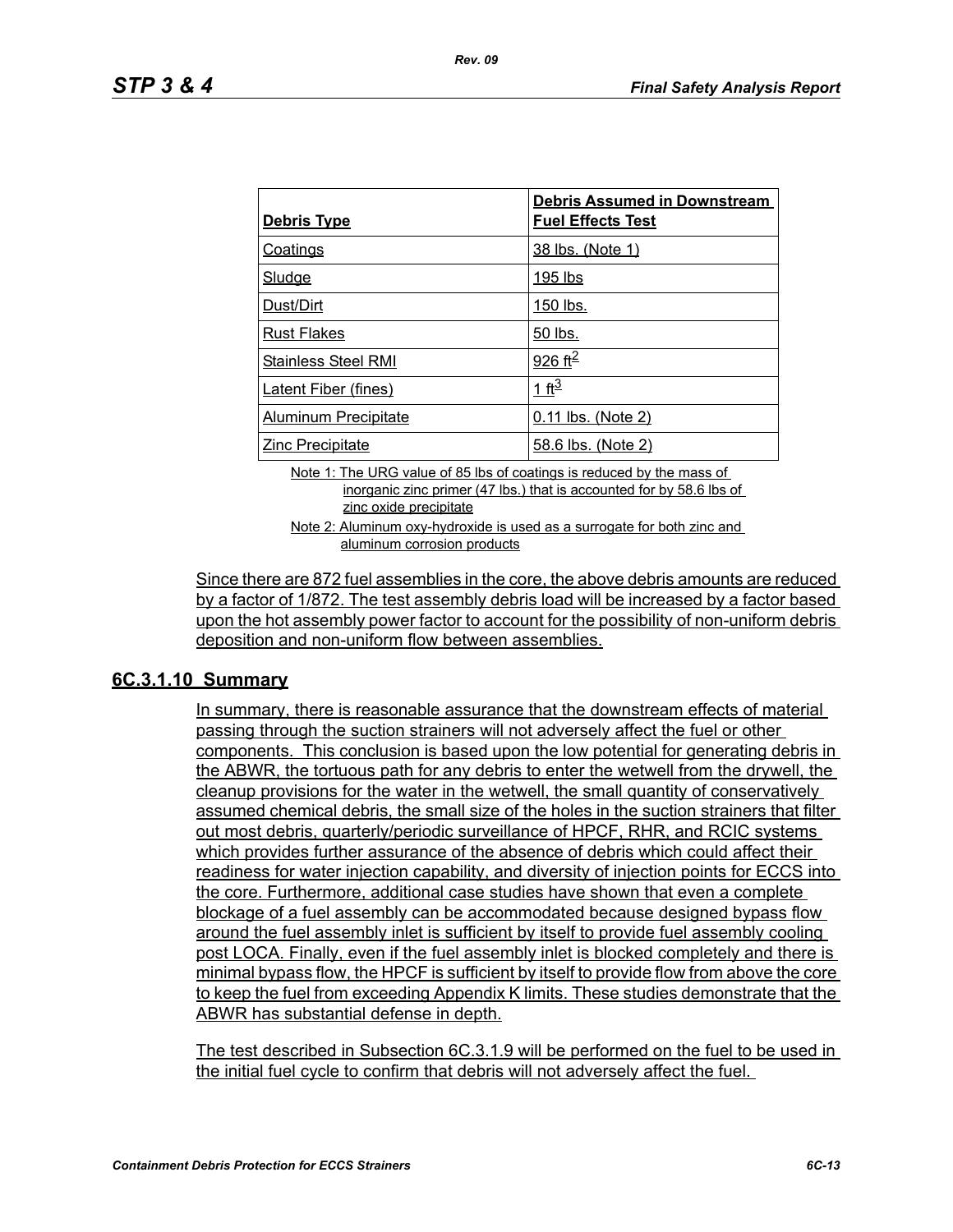## **6C.3.2 Evaluation of Downstream Effects on Major Components**

The effects of debris passing through the strainers on downstream components such as pumps, valves, and heat exchangers will be evaluated using the methodology described in WCAP-16406-P "Evaluation of Downstream Sump Debris Effects in Support of GSI-191" along with the accompanying NRC Safety Evaluation. The WCAP includes equations for determining wear on surfaces exposed to the fluid stream due to various types of debris; e.g., paint chips or RMI shards. Methodologies for evaluating the potential for blockage of small clearances due to downstream debris are also included in the WCAP. The WCAP also identifies the acceptance criteria for these downstream components. The materials and clearances for the valves, pumps, and heat exchangers downstream of the ABWR ECCS suction strainers are essentially the same as the materials and clearances for the valves, pumps, and heat exchangers downstream of the PWR containment sump suction strainers. Therefore, the application of the WCAP methodology for the ABWR is appropriate.

The evaluation of the effects of bypassed debris on downstream components will be submitted as part of the overall downstream effects evaluation, which will be provided to the NRC at least 18 months prior to fuel load (COM 6C-1).

#### **6C.4 Discussion Summary**

*In summary, the ABWR design includes the necessary provisions to prevent*  deleterious *debris from entering the ECCS and impairing the ability of the RCIC, HPCF, and RHR systems to perform their required post-accident functions. Specifically, the ABWR does the following:*

- *(1) The design is resistant to the transport of debris to the suppression pool.*
- *(2) The suppression pool liner is stainless steel, which significantly reduces corrosion products.*
- *(3) The SPCU system will provide early indication of any potential problem.* Low SPCU pump suction pressure can provide early indication of debris present in the suppression pool and permit the plant operator to take appropriate corrective action.
- *(4) The SPCU System operation will maintain suppression pool cleanliness.*
- (5) Visual inspection of the suction strainers is performed each refueling outage.
- (6) *(5) The equipment installed in the drywell and wetwell minimize the potential for generation of debris.*
- (7) *The ECCS suction strainers*The cassette-type ECCS strainers *meet the current regulatory requirements unlike the strainers at the incident plants.*
- *(7) The RHR suction strainers will apply an additional factor of 3 design margins.*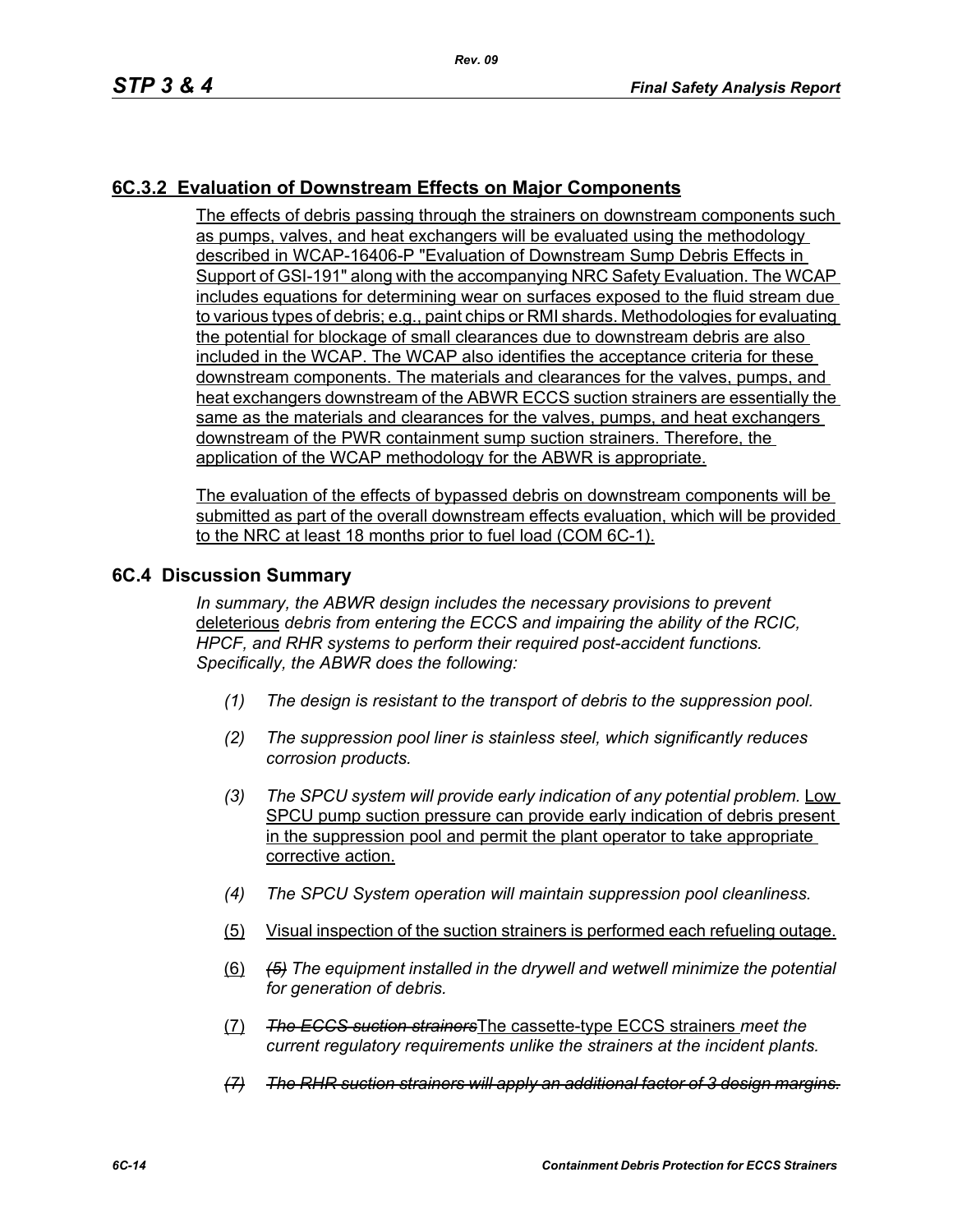*(8)* Plant housekeeping and Foreign Material Exclusion (FME) procedures assure pool cleanliness prior to plant operation and over plant life such that no significant debris is present in the suppression pool or upper drywell.

## *6C.5 Strainer Sizing Analysis Summary*

*A preliminary analysis was performed to assure* The strainer sizing analysis assures *that the above requirements could be* are *satisfied using strainers compatible with the suppression pool design as shown by Figure 1.2-13i. The following summarizes the results, which indicate strainer sizes that are acceptable within the suppression pool design constraints.*the strainer sizing analysis.

*Each loop of an ECCS system has a single*pair of *suppression pool suction strainer configured in a T shape with a screen region*the strainers *at the two ends of the T cross member. Analysis determined the area of each screen region*strainer. *Thus, RHR with three loops has six screen regions*strainers*. The HPCF with two loops has four screen regions*strainers*, and the RCIC has two screen regions*strainers*. The characteristic dimension given for the screens in the results below indicates a surface area consisting of a circle with a diameter of the dimension plus a cylinder with a diameter and length of the dimension.*The characteristic dimensions to calculate a surface area for cassette type strainer are given as follows,

- (1) Depth of filter pocket
- (2) Width of filter pocket
- (3) Length of strainer
- (4) Diameter of strainer

*By the requirements above, all of the debris* postulated to be in the suppression pool *deposits on the strainers. The distribution of debris volume to the strainer regions was determined as a fraction of the loop flow splits based on runout flow. Debris on the screen creates a pressure drop as predicted by NUREG-0897*NUREG/CR-6224 and NUREG/CR-6808, *which is referenced by R.G. 1.82. The equation for NUKONTM insulation on page 3-59 of NUREG-0897 was used for this analysis. The NUKONTM debris created pressure drop equation is a function of the thickness of debris on the screen (which is a function of debris volume), the velocity of fluid passing through the screen (runout flow used), and the screen area.* Pressure drop caused by the mixed particulates and fiber bed is calculated by the equation shown on NUREG/CR-6224, Appendix B. The following parameters play an important part in the function of this equation for pressure drop caused by mixed bed.

- (1) Thickness of debris on screen
- (2) Characteristic shape of debris type
- (3) Rate of particulate mass to fiber debris mass
- (4) Velocity of fluid passing through the screen (runout flow used)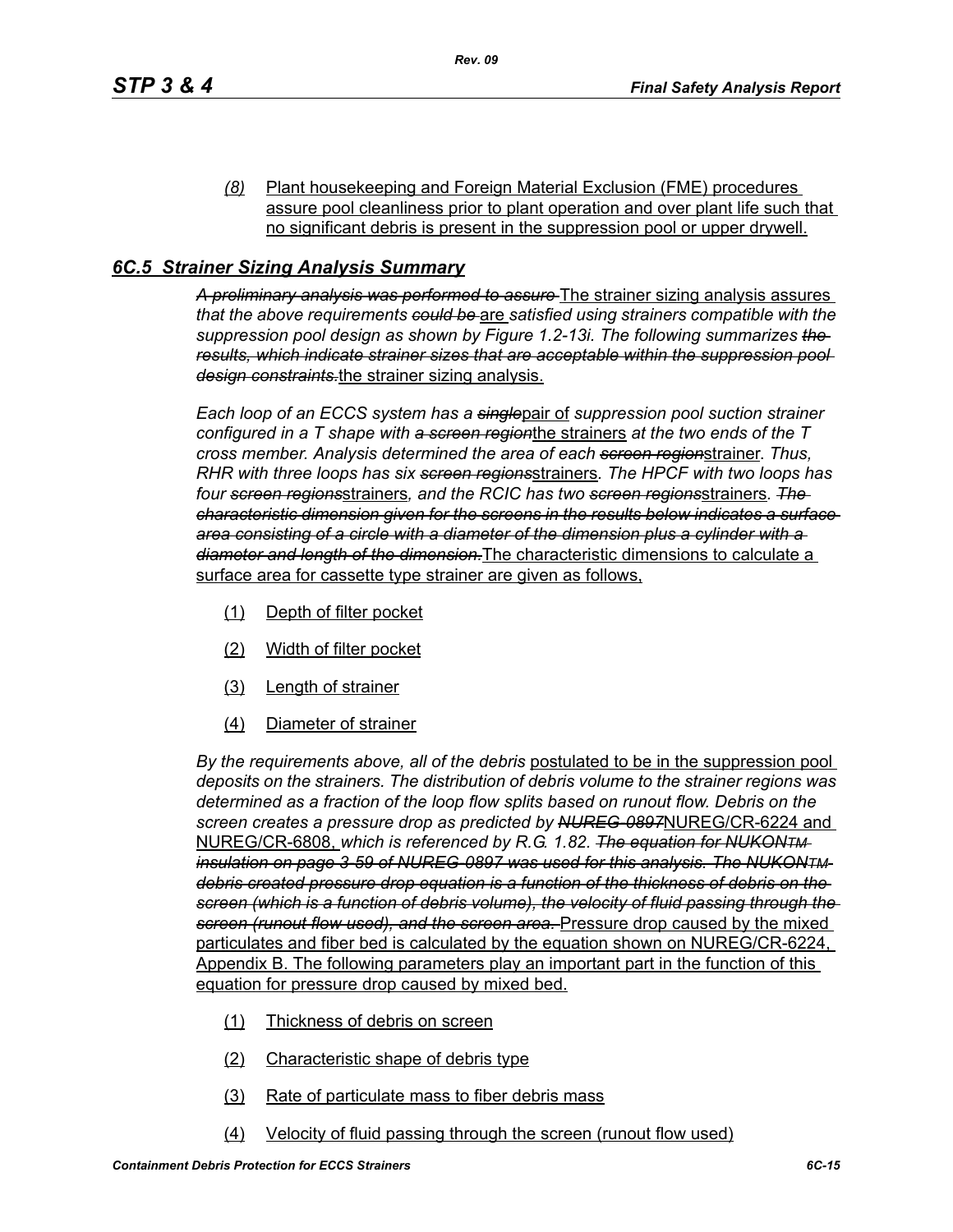Pressure drop is calculated by the equation shown on NUREG/CR-6808 for RMI. *The debris created pressure drop was applied in an equation as follows; the static head at the pump inlet is equal to the hydraulic losses through the pipe and fittings, plus the pressure drop through the debris on the strainers, plus the hydraulic loss through the unplugged strainer, plus a margin equal to approximately 10% of the static head at the pump inlet, and plus the required NPSH. The static head takes into account the suppression pool water level determined by the draw down calculated as applicable for a main steam line break scenario. A summary provided in Table 6C-1, and a summary of the analysis results is provided in Table 6C-2.*

*By making realistic assumptions, the following additional conservatisms are likely to occur, but they were not applied in the analysis. No credit in water inventory was taken for water additions from feedwater flow or flow from the condensate storage tank as injected by RCIC or HPCF. Also, for the long term cooling condition, when suppression pool cooling is used instead of the low pressure flooder mode (LPFL), the RHR flow rate decreases from runout (1130 m3/h) to rated flow (954 m3/h), which reduces the pressure drop across the debris.*

In summary, the analytical process for sizing of the strainers is based on debris generation, debris transport and a head loss evaluation in accordance with the Utility Resolution Guidance (NEDO-32686-A), supplemented by an assumption of latent fiber. This analytical method will be used to implement the ITAAC as shown in Tier 1, ITAAC 2.4.1.4.c, 2.4.2.3.g, and 2.4.4.3.j.

#### **6C.5.1 ECCS Suction Strainer Sizing Design Basis**

The ECCS suction strainer design, which is described in Appendix 6C.2 and its associated references, is the same as the design for the Reference Japanese ABWR (see References 6C-11, 6C-12 and 6C-13), and the strainers will have at least the same area as the Reference Japanese ABWR strainers. Application of the Reference Japanese ABWR ECCS suction strainer design is conservative for the following reasons:

- The sizing of the Reference Japanese ABWR strainers is based on the methodology defined in the BWROG's Utility Resolution Guideline (URG) (Reference 6C-3).
- The Reference Japanese ABWR primary containment includes fibrous and calcium silicate thermal insulation, both of which are significant contributors to strainer head loss. The only type of thermal insulation allowed inside the primary containment is all stainless steel reflective metal insulation (RMI), which results in a much lower head loss across the ECCS suction strainers.

The application of the reference Japanese ABWR strainer head loss analysis is less conservative in one area. Section 6C.3 and Regulatory Guide 1.82, Rev. 3 state that the head loss calculations are to be performed at pump runout flow rate conditions. For the reference Japanese ABWR, these calculations were performed at design flow rate conditions. Because pump runout flow rate is greater than design flow rate and strainer head loss is proportional to flow rate, a higher suction strainer head loss is calculated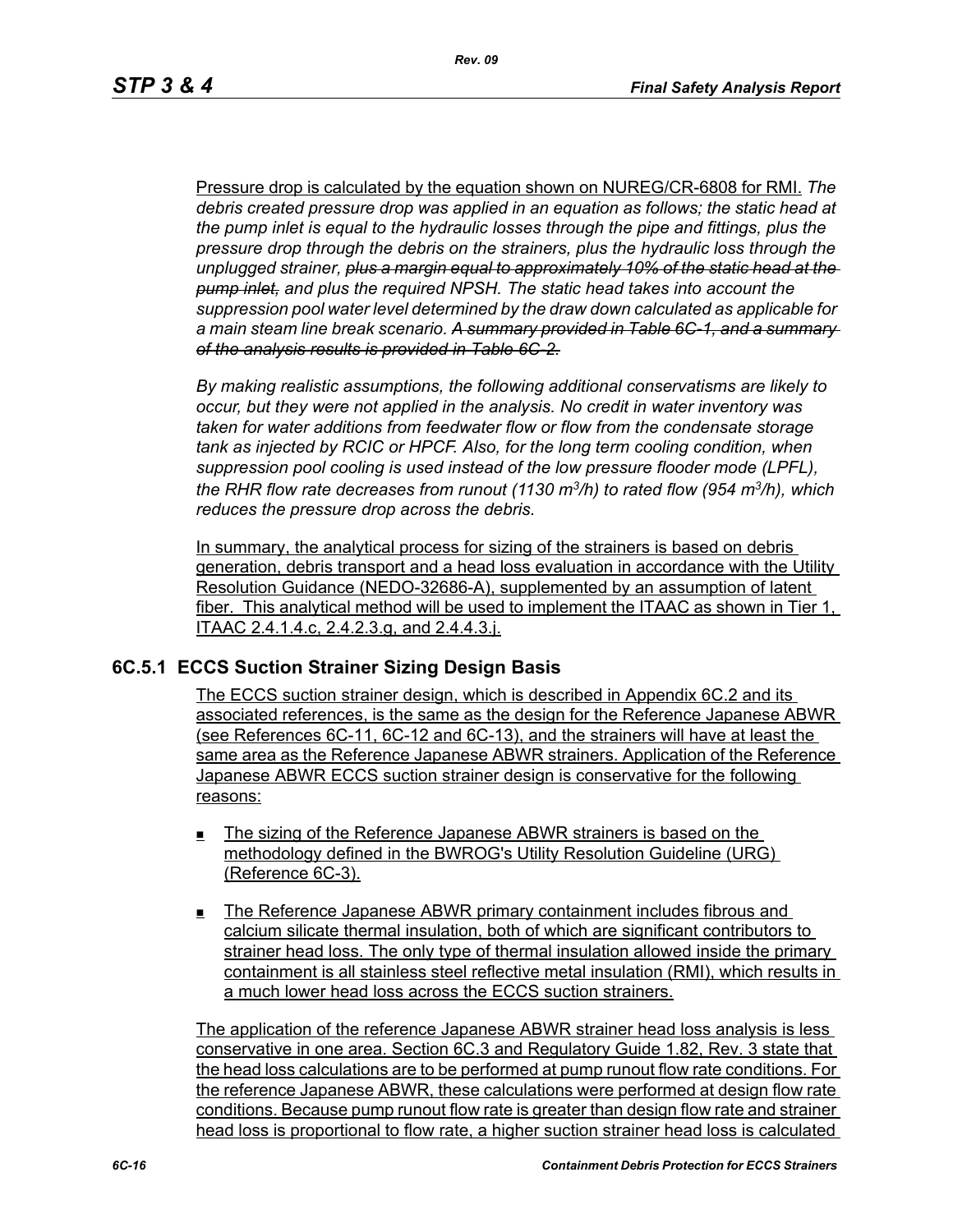at runout flow rate. However this higher head loss is more than compensated by other changes made compared with the reference Japanese ABWR, including the removal of fibrous and calcium silicate insulation materials from the containment. Consequently, the use of the reference Japanese ABWR for the licensing basis for is conservative. This evaluation is documented in Reference 6C-13.

The expected cleanliness of the ABWR primary containment is supported by operating experience from one of the oldest Japanese ABWRs. Specifically, an inspection at this plant recovered items from the suppression pool, including tape fragments, plastic sheet fragments, and short segments of rope. None of these types of items were reported in the drywell as a result of that inspection, and no such items were reported in either the drywell or suppression pool during the previous inspection 2 years earlier. To account for the potential that there might be a few similar items inadvertently left in the primary containment during the life of the plant, it is assumed that 2 filter pockets on each ECCS strainer are completely blocked by miscellaneous latent debris.

## **6C.6 References**

- 6C-1 Debris Plugging of Emergency Core Cooling Suction Strainers, NRC Bulletin No. 93-02, May 11, 1993.
- 6C-2 Water Sources for Long-Term Recirculation Cooling Following a Loss-of-Coolant Accident, NRC Reg. Guide 1.82, Revision 3.
- 6C-3 Utility Resolution Guidance for ECCS Suction Strainer Blockage. NEDO-32686-A.
- 6C-4 Parametric Study of Potential for BWR ECCS strainer Blockage Due to LOCA Generated Debris, NUREG/CR-6224.
- 6C-5 Knowledge Base for Effect of debris on Pressurised Water Reacter Emergency Core Cooling Sump Performance, NUREG/CR-6808
- 6C-6 Not Used.
- 6C-7 NRC Generic Letter (GL) 97-04, Assurance of Sufficient Net Positive Suction Head for Emergency Core Cooling and Containment Heat Removal Pumps, dated October 7, 1997
- 6C-8 NRC Generic Letter (GL) 98-04, Potential for Degradation of the Emergency Core Cooling System and the Containment Spray System After a Loss-Of-Coolant Accident because of Construction and Protective Coating Deficiencies and Foreign Material in Containment, dated July 14, 1998.
- 6C-9 Not Used.
- 6C-10 Not Used.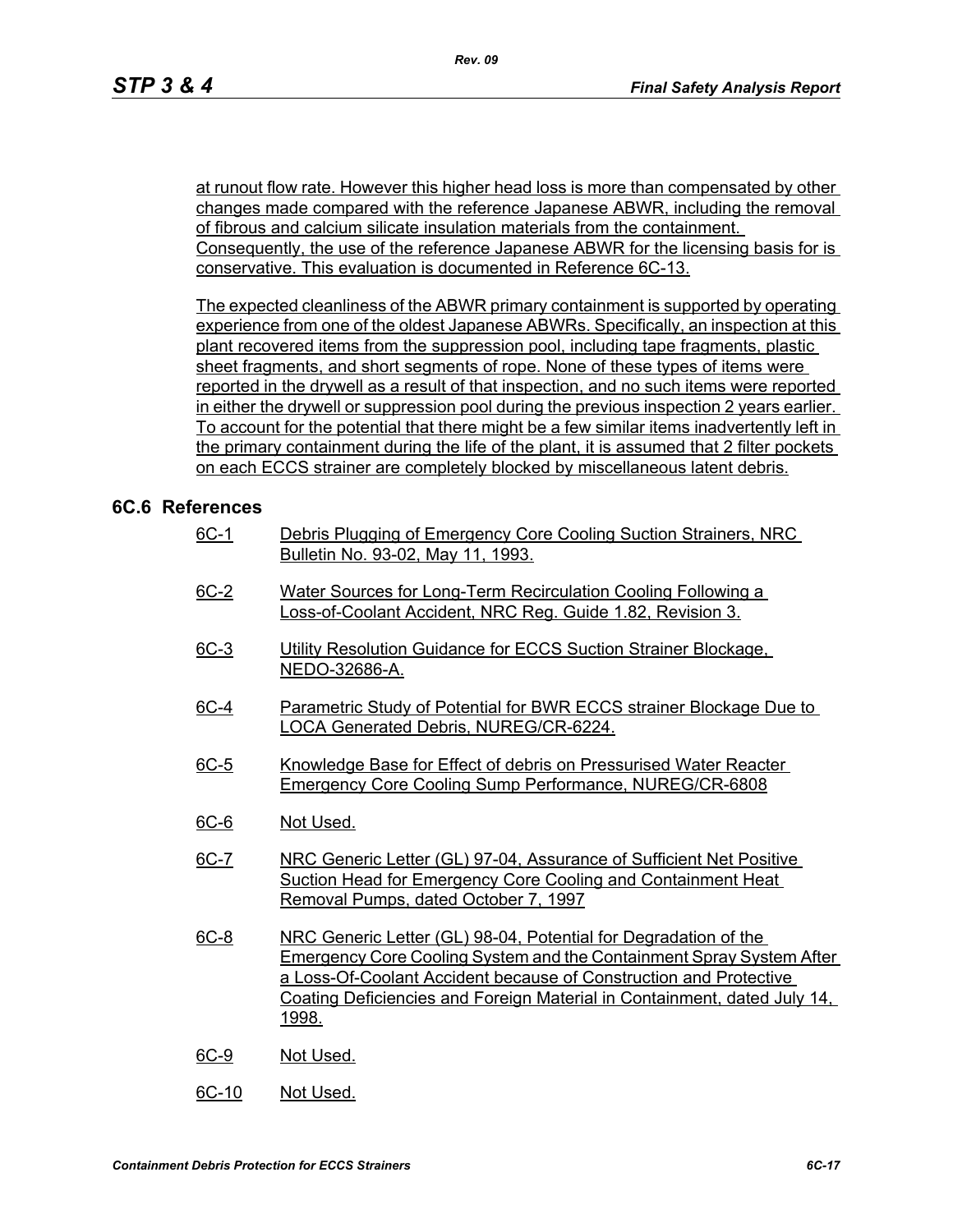| 6C-11 | The Evaluation Report for Net Positive Suction Head of Pump in  |  |  |
|-------|-----------------------------------------------------------------|--|--|
|       | Emergency Core Cooling System, STP Doc. U7-RHR-M-RPT-DESN-0001, |  |  |
|       | Rev. AB, May 27, 2009 February 10, 2010.                        |  |  |

- 6C-12 The Supplementary Document for the Head Loss Evaluation Report of Japanese ABWR ECCS Suction Strainer, STP Doc. U7-RHR-M-RPT-DESN-0002, Rev. BC, October 20, 2009February 10, 2010.
- 6C-13 The Evaluation Example of the Head Loss of the ECCS Suction Strainer and Pipe in the ECCS Pump Run-out Flow Condition, STP Doc. U7-RHR-M-RPT-DESN-0003, Rev. A, May 27, 2009.
- 6C-14 Letter from W. H. Ruland (NRC) to A. R. Pietrangelo (NEI), 'Revised Guidance for Review of Final Licensee Responses to Generic Letter 2004-02, "Potential Impact of Debris Blockage on Emergency Recirculation During Design Basis Accidents at Pressurized-Water Reactors," dated March 28, 2008, ADAMS Accession Number ML080230112.
- 6C-15 Enclosure 1 to ML080230112, "NRC Staff Review Guidance Regarding Generic Letter 2004-02 Closure in the Area of Strainer Head Loss and Vortexing," dated March 2008, ADAMS Accession Number ML080230038.
- 6C-16 WCAP-16530-NP-A, "Evaluation of Post-Accident Chemical Effects in Containment Sump Fluids to Support GSI-191," Westinghouse Electric Company LLC, dated March 2008.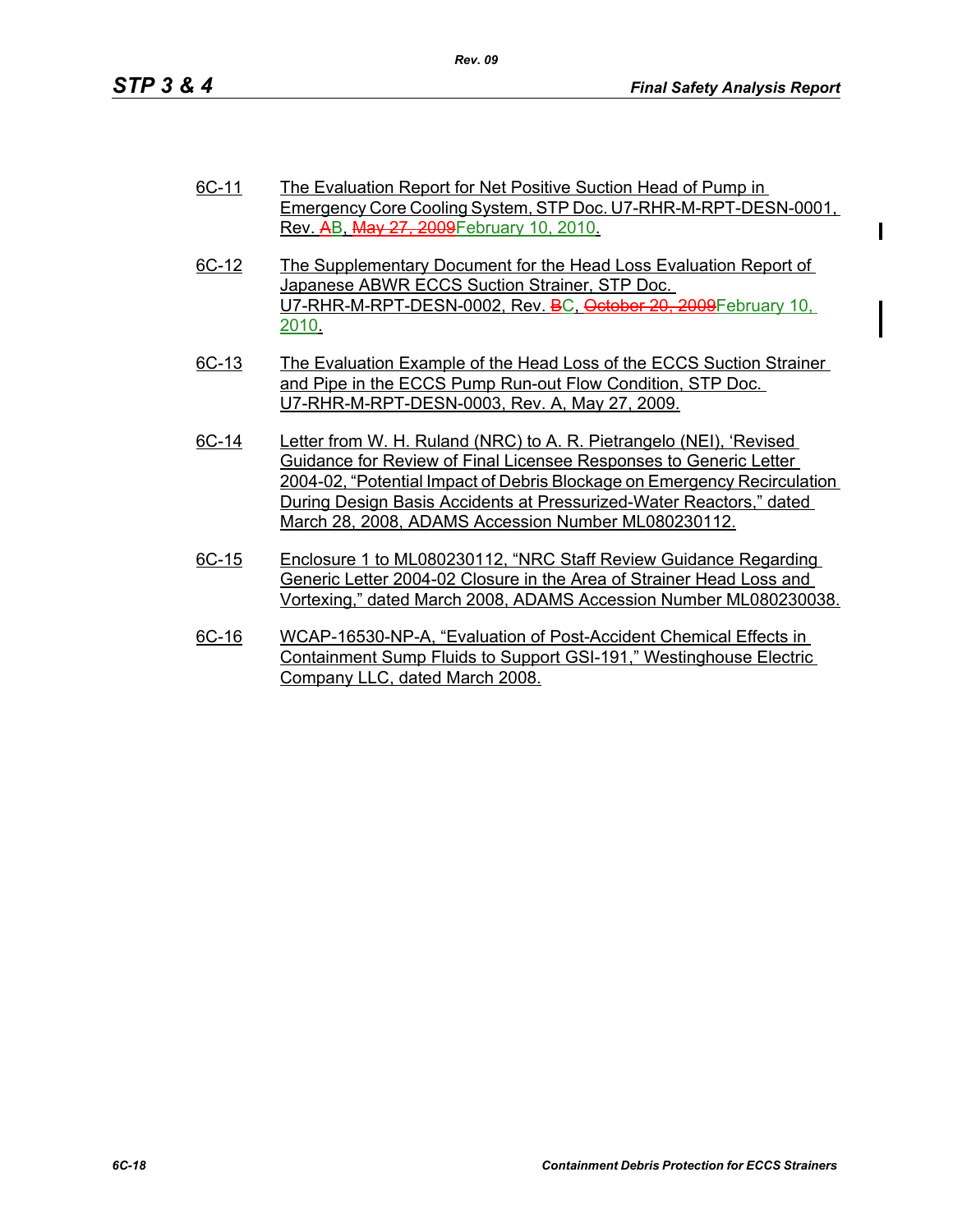| Estimated debris created by a main steam line break | 26m <sup>3</sup>            |
|-----------------------------------------------------|-----------------------------|
| RHR runout flow (Figure 5.4-11, note 13)            | $1130 \text{ m}^3/\text{h}$ |
| HPCF runout flow (Table 6.3-8)                      | $890 \text{ m}^3/\text{h}$  |
| RCIC controlled constant flow (Table 5.4-2)         | $182 \text{ m}^3/\text{h}$  |
| Debris on RHR screen region, 3 RHR loops operating  | $0.434 \text{ m}^3$         |
| Debris on HPCF screen region                        | $0.369 \text{ m}^3$         |
| Debris on RCIC screen region                        | $0.097 \text{ m}^3$         |
| RHR required NPSH (Table 6.3-9)                     | 2.4 m                       |
| HPCF required NPSH (Table 6.3-8)                    | 2.2 m                       |
| RCIC required NPSH (Table 5.4-2)                    | 7.3 m                       |
| RHR pipe, fittings and unplugged strainer losses1   | 0.60 m                      |
| HPCF pipe, fittings and unplugged strainer losses*  | 0.51 m                      |
| RCIC pipe, fittings and unplugged strainer losses*  | 0.39 m                      |
| Suppression pool static head above pump suction     | 5.05 m                      |
|                                                     |                             |

|  | Table 6C-1 <del>Debris Analysis Input Parameters</del> Not Used |  |
|--|-----------------------------------------------------------------|--|
|--|-----------------------------------------------------------------|--|

#### *] Calculated hydraulic losses*

### **Table 6C-2 Results of AnalysisNot Used**

| RHR screen region area/characteristic dimension  | $5.66 \text{ m}^2/1.20 \text{ m}$ |
|--------------------------------------------------|-----------------------------------|
| HPCF screen region area/characteristic dimension | $4.46 \text{ m}^2/0.61 \text{ m}$ |
| RCIC screen region area/characteristic dimension | $0.27 \text{ m}^2/0.26 \text{ m}$ |
| Total ECCS screen region area                    | $A \cap \cap m$                   |